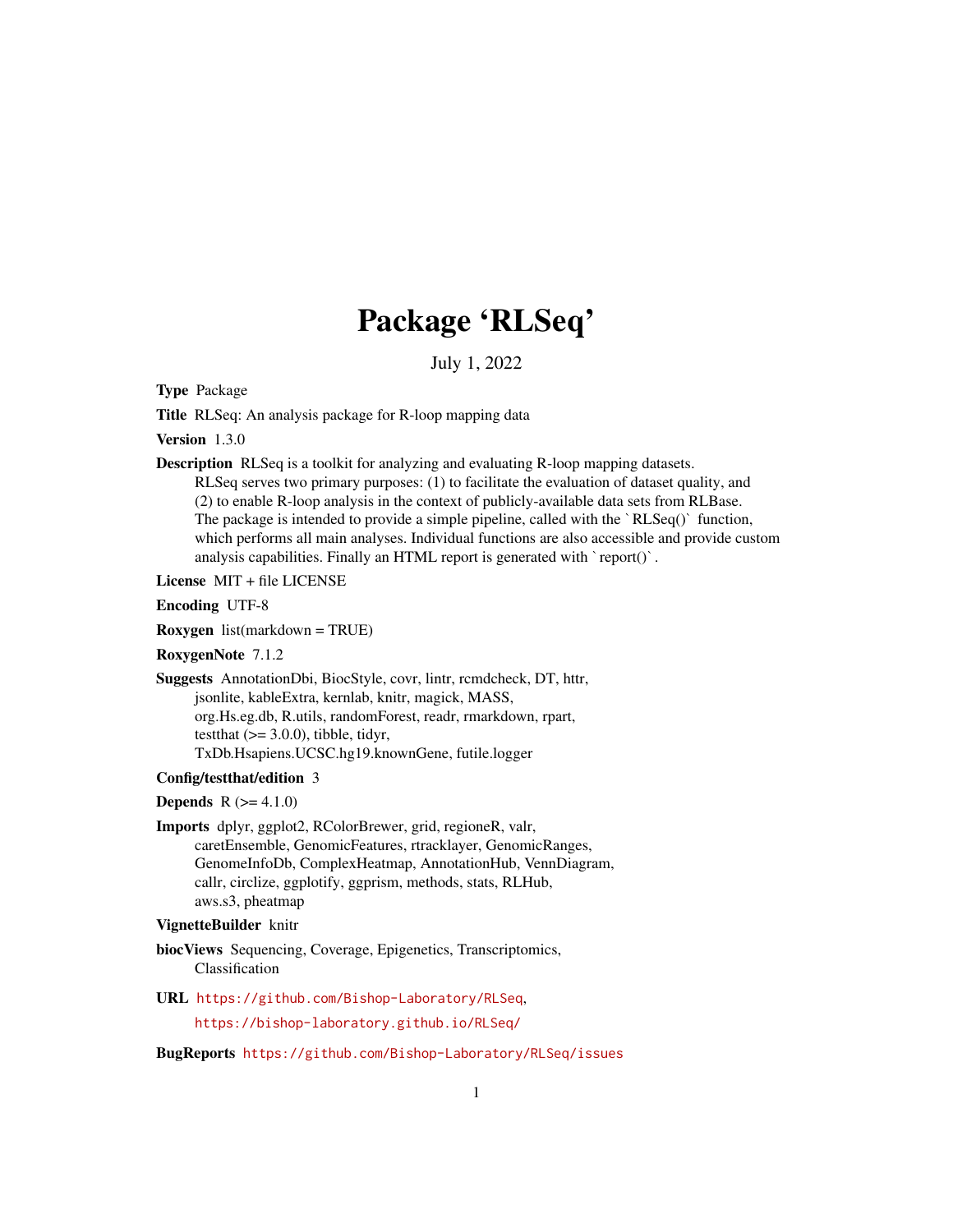BiocType Software

git\_url https://git.bioconductor.org/packages/RLSeq

git\_branch master

git\_last\_commit 959da9b

git\_last\_commit\_date 2022-04-26

Date/Publication 2022-07-01

Author Henry Miller [aut, cre, cph] (<<https://orcid.org/0000-0003-3756-3918>>), Daniel Montemayor [ctb] (<<https://orcid.org/0000-0001-8702-5646>>), Simon Levy [ctb] (<<https://orcid.org/0000-0002-4623-5716>>), Anna Vines [ctb] (<<https://orcid.org/0000-0002-5149-7737>>), Alexander Bishop [ths, cph] (<<https://orcid.org/0000-0002-5742-4387>>)

Maintainer Henry Miller <millerh1@uthscsa.edu>

## R topics documented:

|        | 3              |
|--------|----------------|
|        | $\overline{4}$ |
|        | 5              |
|        | $\overline{7}$ |
|        | $\overline{7}$ |
|        | 9              |
|        | 9              |
|        | 11             |
|        | 11             |
|        | 12             |
|        | 13             |
|        | 14             |
|        | 14             |
|        | 15             |
|        | 15             |
|        | 16             |
|        | 17             |
|        | 18             |
| report | 20             |
|        | 20             |
|        | 22             |
|        | 22             |
|        | 23             |
|        | 24             |
|        | 26             |
|        | 26             |
|        |                |

**Index** [27](#page-26-0)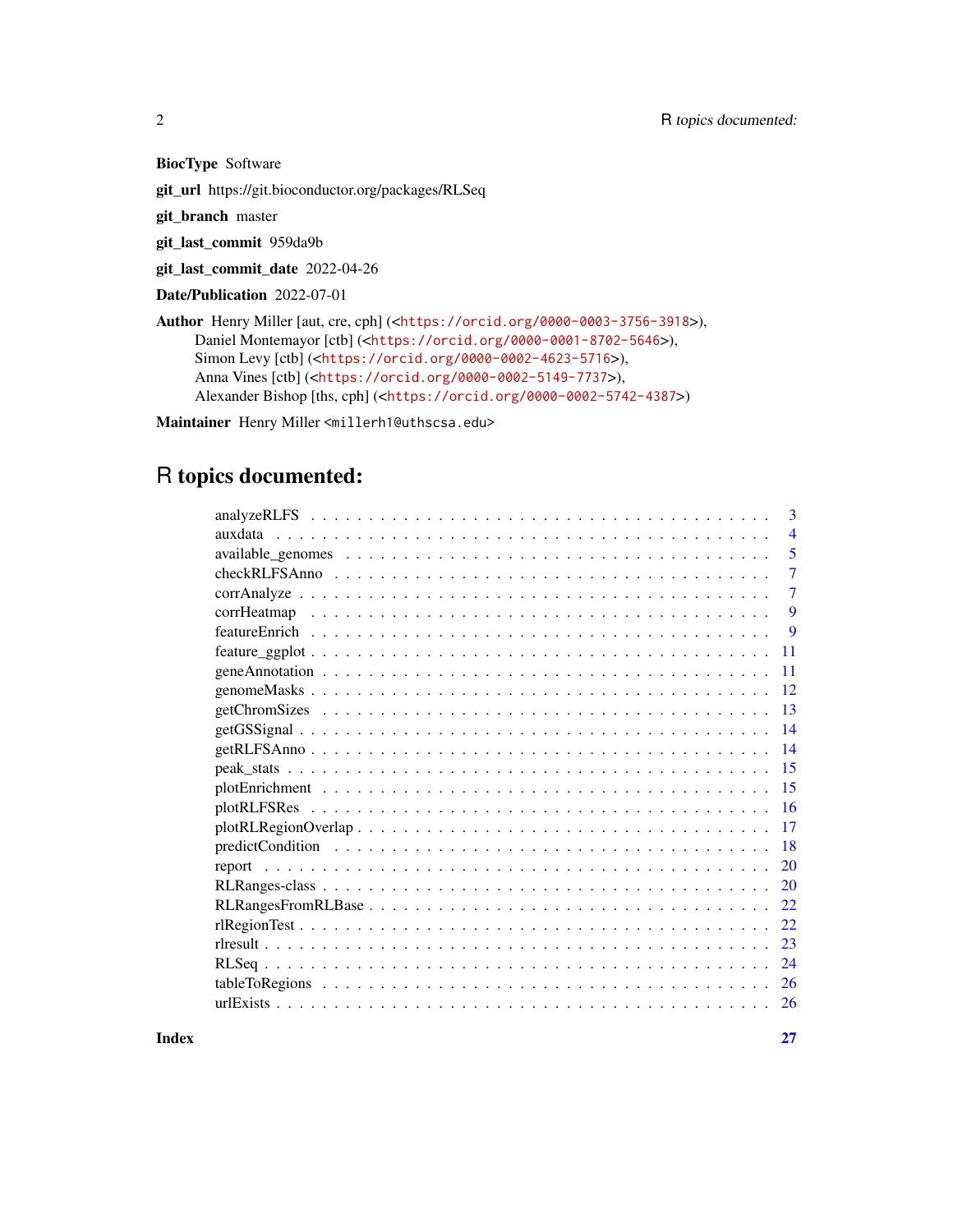#### <span id="page-2-1"></span><span id="page-2-0"></span>analyzeRLFS *Analyze RLFS*

## Description

Analyzes the enrichment of ranges within R-loop forming sequences (RLFS). See *details*.

## Usage

```
analyzeRLFS(
 object,
 mask = NULL,quiet = FALSE,
 useMask = TRUE,noZ = FALSE,
 ntimes = 100,
  stepsize = 50,
  ...
)
```
#### Arguments

| object   | An RLRanges object.                                                                                                                                                           |
|----------|-------------------------------------------------------------------------------------------------------------------------------------------------------------------------------|
| mask     | GRanges object containing masked genomic ranges. Not needed unless masked<br>genome unavailable (see genome Masks). Custom masks can be generated using<br>regioneR::getMask. |
| quiet    | If TRUE, messages are suppressed. Default: FALSE.                                                                                                                             |
| useMask  | If FALSE, masked genome is not used. This is not recommended unless a mask<br>is unavailable as it can lead to spurious results. Default: TRUE.                               |
| noZ      | If TRUE, Z-score distribution is not calculated. Default: FALSE.                                                                                                              |
| ntimes   | Number of permutations to perform (default: 100).                                                                                                                             |
| stepsize | The step size for calculating the Z score distribution. Default: 50. See also<br>regioneR::localZScore.                                                                       |
| .        | Arguments passed to regioneR::permTest.                                                                                                                                       |

## Details

R-loop forming sequences are regions of the genome with sequences that are favorable for R-loop formation. They are computationally predicted with the [QmRLFS-finder](https://github.com/piroonj/QmRLFS-finder) software program and serve as a data-independent test of whether a sample has mapped R-loops robustly or not.

#### Method:

Permutation testing is implemented via [regioneR::permTest](#page-0-0) such that, for each permutation, Rloop peaks were randomized using [regioneR::circularRandomizeRegions](#page-0-0) and then the number of overlaps with RLFS are counted. 100 permutations are used by default to build an empirical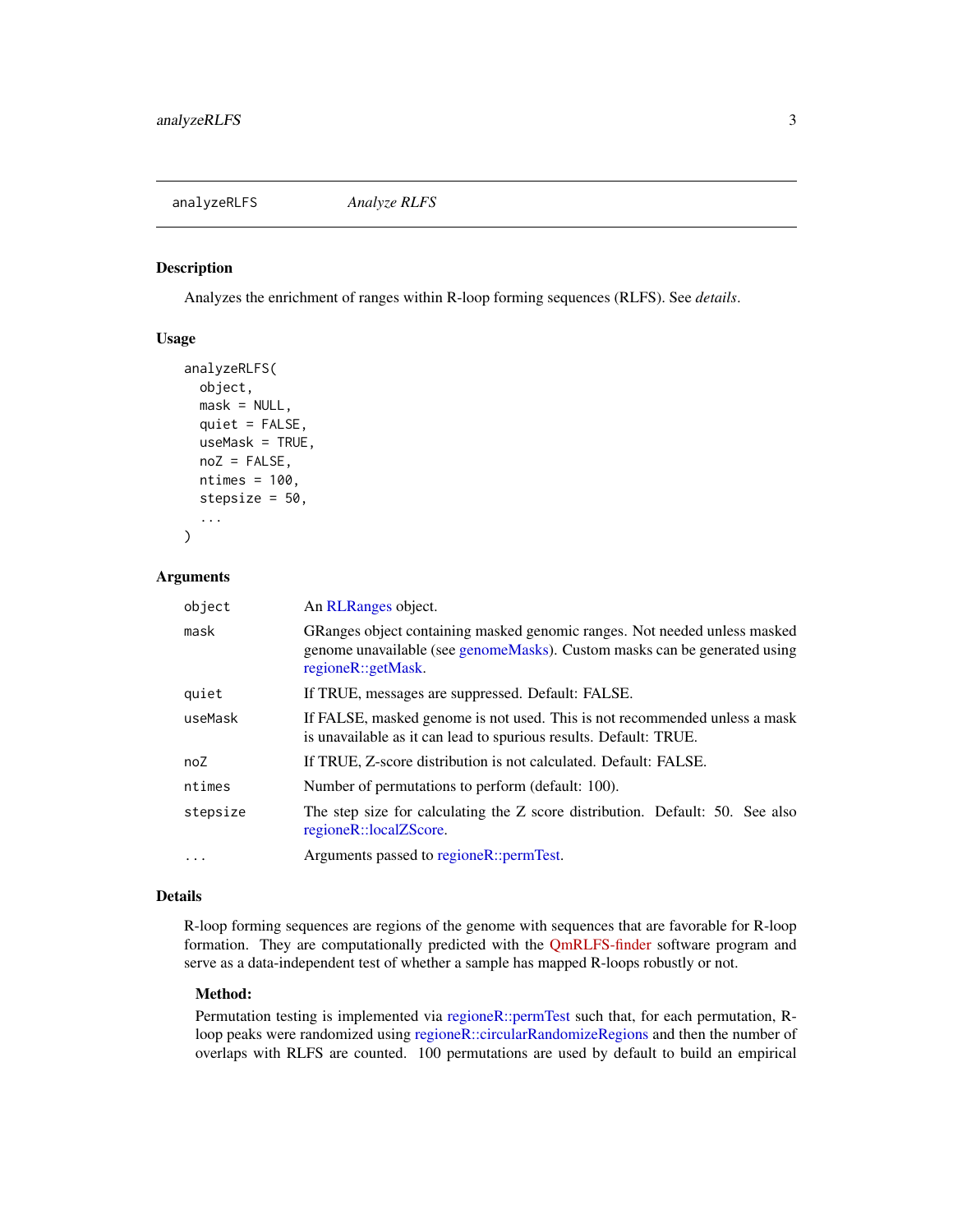<span id="page-3-0"></span>distribution for peak/RLFS overlap. Then the true number of overlaps from non-randomized peaks and RLFS are compared to the null distribution to calculate Z-score and significance of enrichment. Finally, a Z-score distribution was calculated (using [regioneR::localZScore\)](#page-0-0) 5kb upstream and downstream of the average RLFS midpoint.

These results are subsequently used in the binary classification of the sample as "POS" (maps R-loops) or "NEG" (does not map R-loops). See also [predictCondition.](#page-17-1)

## Value

An RLRanges object with RLFS analysis results accessible via RLSeq::rlresult(object, "rlfsRes"). Contains the following structure:

- perTestResults
	- An object of the class permTestResultsList from regioneR with the results of permutation testing. See also [regioneR::permTest](#page-0-0) for full description.
- Z-scores
	- An object of the class localZScoreResultsList from regioneR. Contains the results of local Z-score analysis +/-5kb around each RLFS. See also [regioneR::localZScore.](#page-0-0)

#### Examples

```
# Example dataset
```

```
rlr <- readRDS(system.file("extdata", "rlrsmall.rds", package = "RLSeq"))
```

```
# Perform RLFS analysis (remove ntimes=2 and noZ=TRUE for a typical analysis)
rlr <- analyzeRLFS(rlr, ntimes = 2, noZ = TRUE)
```
<span id="page-3-1"></span>

auxdata *Auxiliary Data*

#### **Description**

A list containing data used by RLSeq functions. It can also be useful for checking the available modes and genomes in RLSeq. See also the data-raw/auxdata.R script that was used to create it.

#### Usage

auxdata

#### Format

An object of class list of length 10.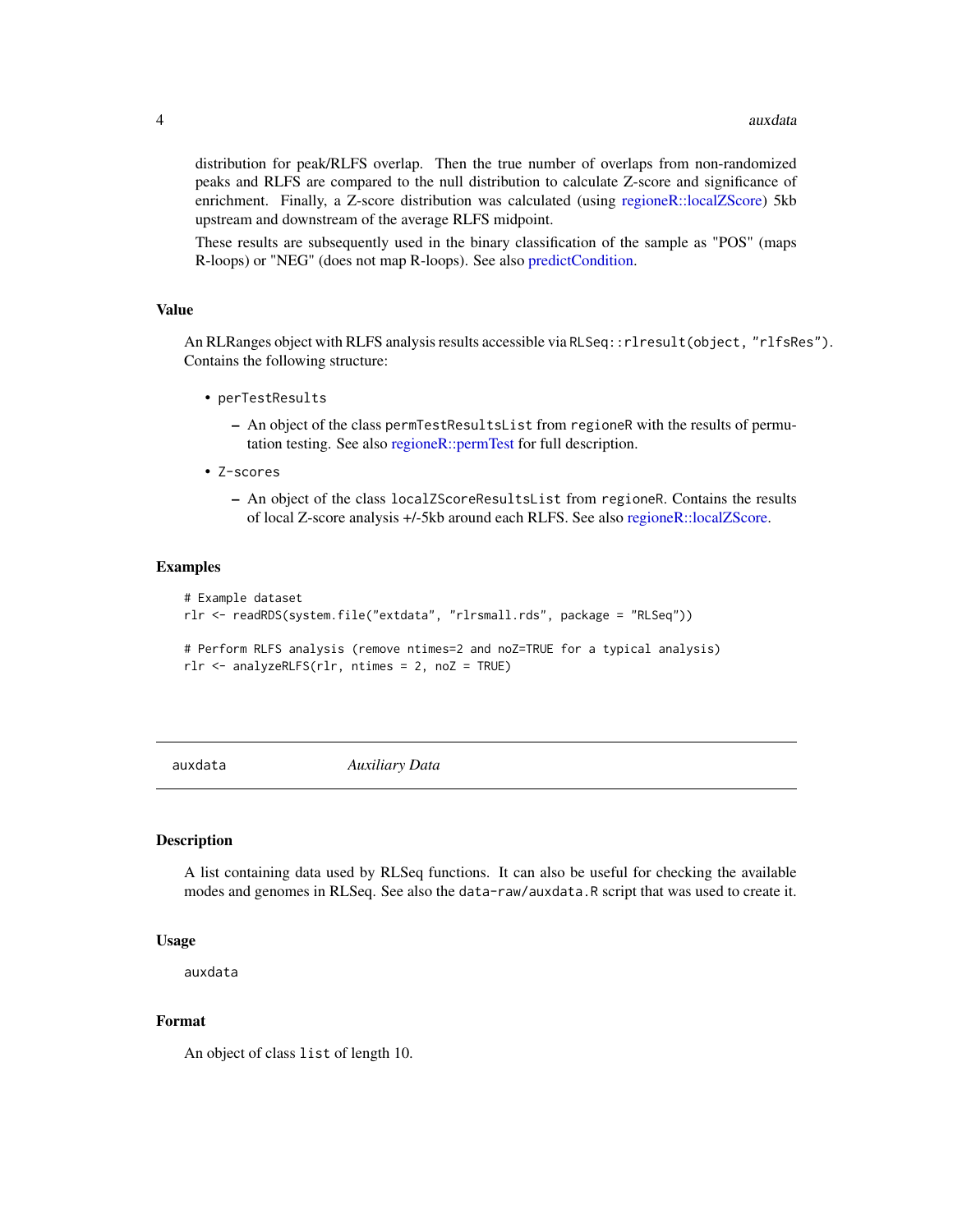## <span id="page-4-0"></span>**Details**

## Structure:

A named list containing the following entries:

- db\_cols
	- A tbl with colors associated with each database in RLHub useful for plotting. See also [RLHub::annotations.](#page-0-0)
- annotypes
	- A tbl containing the annotation databases and annotation types available from RLBase. See also [RLHub::annotations.](#page-0-0)
- ip\_cols
	- A tbl containing the colors associated with each "Immunoprecipitation type" (ip\_type) in RLBase. See also [RLHub::rlbase\\_samples.](#page-0-0)
- mode\_cols

– A tbl containing the colors associated with each R-loop mapping mode in [RLHub::rlbase\\_samples.](#page-0-0) • heat\_cols

- A tbl containing the colors associated with user-supplied data and RLBase data when running [corrHeatmap.](#page-8-1)
- label\_cols
	- A tbl containing the colors associated with the labels in [RLBase.](https://gccri.bishop-lab.uthscsa.edu/rlbase/) See also [RLHub::rlbase\\_samples.](#page-0-0)
- prediction\_cols
	- A tbl containing the colors associated with the predictions in [RLBase.](https://gccri.bishop-lab.uthscsa.edu/rlbase/) See also [RL-](#page-0-0)[Hub::rlbase\\_samples.](#page-0-0)
- available modes
	- A tbl containing the modes available in RLBase and associated metadata. See also [RLHub::rlbase\\_samples.](#page-0-0)
- available\_genomes
	- A character showing all the official UCSC genomes available for use with RLSeq. See also [available\\_genomes.](#page-4-1)
- misc\_modes
	- A character showing the R-loop mapping modes that are lumped into the 'misc' category for simplification of plotting.

## Examples

auxdata

<span id="page-4-1"></span>available\_genomes *Available Genomes*

## **Description**

Contains metadata about all the genomes available in UCSC. It contains derived metadata, such as the effective genome sizes as well. See also the data-raw/available\_genomes.R script to see processing steps.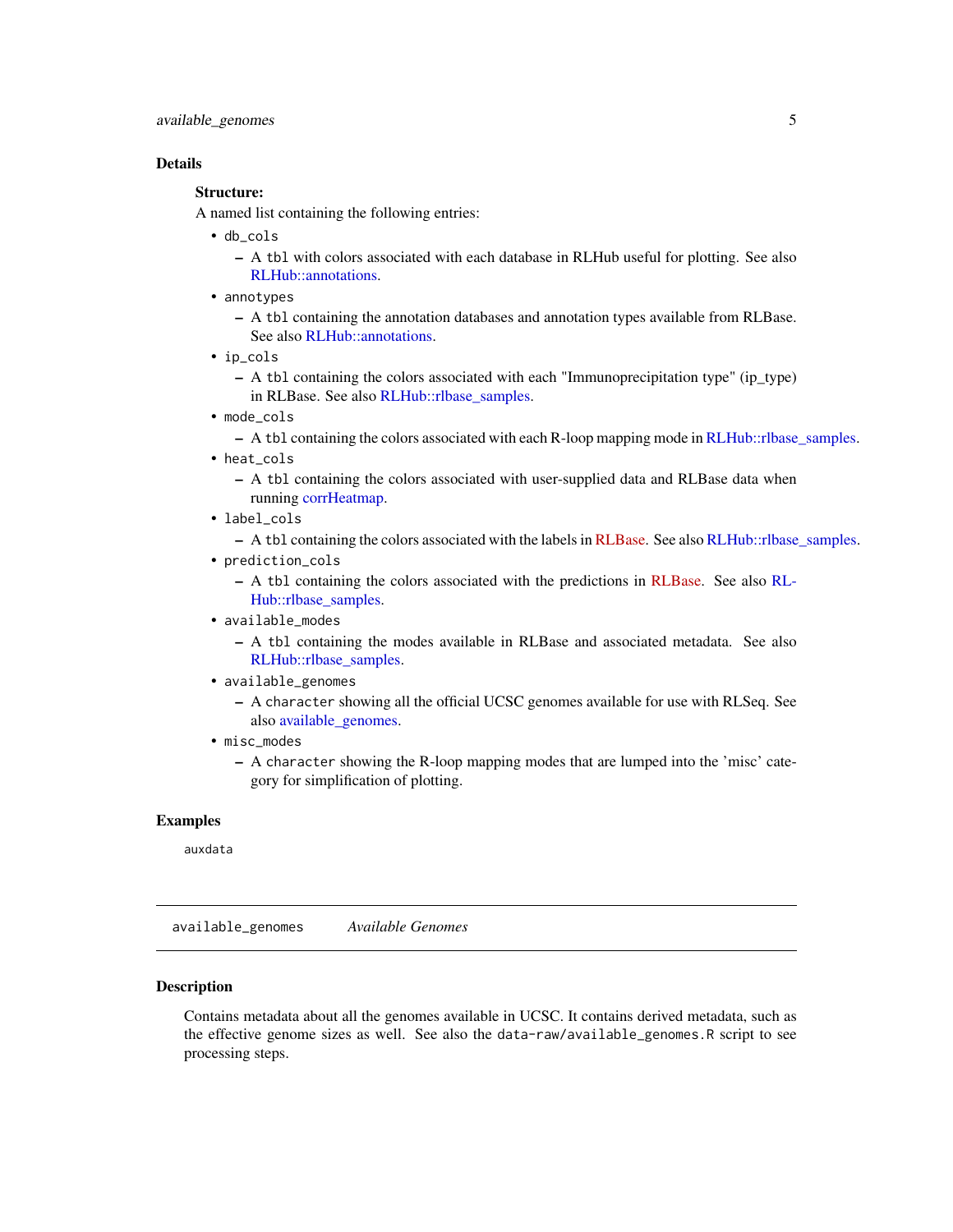#### Usage

available\_genomes

#### Format

An object of class data. frame with 199 rows and 27 columns.

## Details

## Structure:

available\_genomes is a data.frame with the following columns:

- UCSC\_orgID
	- Official UCSC ID of the genome
- description
	- Verbose description of the assembly, source, and year/month of entry.
- nibPath
	- Endpoint of the genome in UCSC gbdb.
- organism
	- Name of the organism.
- defaultPos
	- Default location of genome browser view for this genome.
- active
	- Description not available.
- orderKey
	- Description not available.
- genome
	- The name of the genome.
- scientificName
	- The scientific name of the organism.
- htmlPath
	- Path in UCSC gbdb to the description.html file for the genome.
- hgNearOk
	- Description not available.
- hgPbOk
	- Description not available.
- sourceName
	- Name of organization providing the genome.
- taxId
	- The taxonomy ID of the organism.
- genes\_available
	- If TRUE, the gene annotations are available in GTF format.
- year
	- The year the genome assembly was added.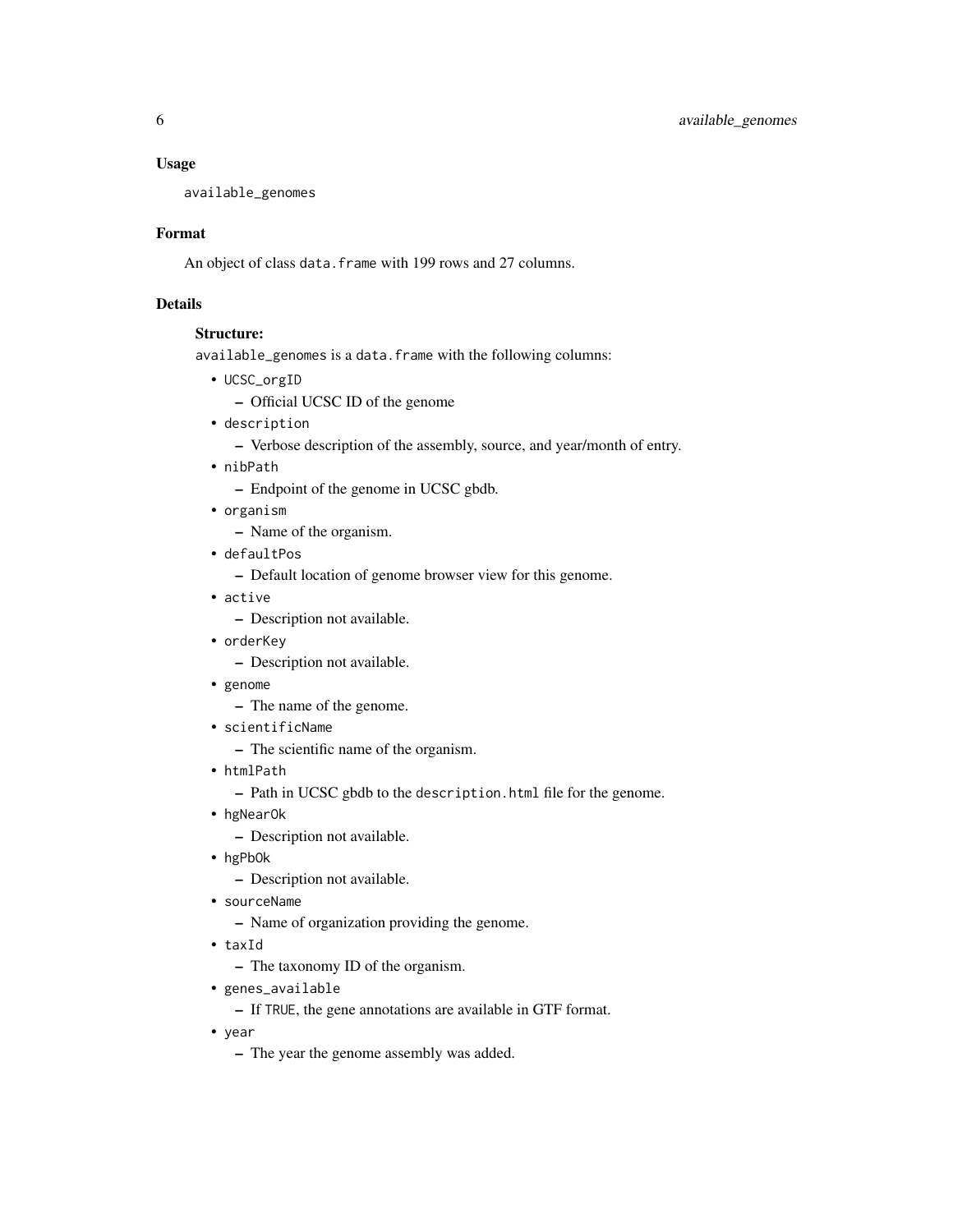- <span id="page-6-0"></span>• eff\_genome\_size\_XXbp
	- The effective genome size of this genome. Calculated at various read lengths with [khmer](https://khmer.readthedocs.io/en/latest/) and used to improve the accuracy of analysis. See the data-raw/available\_genomes.R script to see how this calculation was performed.
- genome\_length
	- The total length of the genome.
- rlfs\_available
	- If TRUE, R-loop forming sequences annotations are available in the RLBase AWS S3 repository.

#### Examples

available\_genomes

|--|

## Description

Helper function that checks whether a genome has RLFS available.

#### Usage

checkRLFSAnno(genome)

#### Arguments

genome the UCSC genome name to check

## Value

A logical, TRUE if available, FALSE if not

<span id="page-6-1"></span>

| <b>Analyze Correlations</b><br>corrAnalyze |
|--------------------------------------------|
|--------------------------------------------|

## Description

Finds the pairwise correlation in signal around gold-standard R-Loop sites between the query sample and the coverage tracks in the [RLBase](https://gccri.bishop-lab.uthscsa.edu/rlbase/) database. See *details*.

#### Usage

corrAnalyze(object, force = FALSE)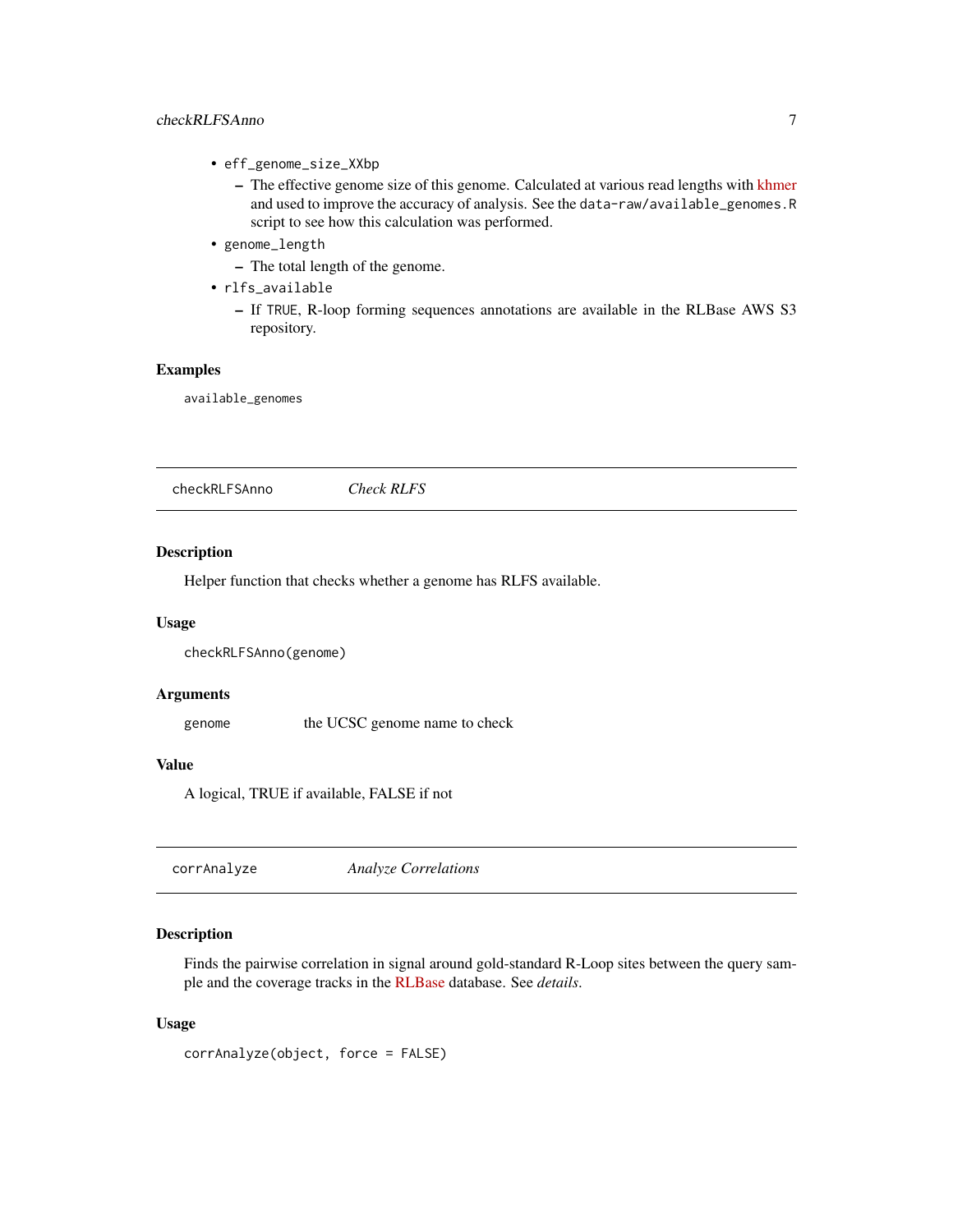#### <span id="page-7-0"></span>**Arguments**

| object | An RLRanges object.                                           |
|--------|---------------------------------------------------------------|
| force  | Force corranalyze to run, even if on Windows. Default: FALSE. |

#### Details

Currently, this does not work on windows.

#### Method:

The corrAnalyze function performs a correlation test that can be used to assess sample-sample similarity by calculating coverage signal (from genomic alignments) around "gold standard" Rloop sites (PMID: [33411340\)](https://pubmed.ncbi.nlm.nih.gov/33411340/). The resulting correlation matrix is useful for determining how well a supplied sample correlates with previously-published datasets.

During the [RLBase-data workflow,](https://github.com/Bishop-Laboratory/RLBase-data) the signal for each R-loop mapping sample within "gold standard" R-loop sites was calculated see [RLHub::gs\\_signal.](#page-0-0)

The corrAnalyze function loads [RLHub::gs\\_signal](#page-0-0) and accepts an [RLRanges](#page-19-1) object with a valid coverage slot. It then does the following:

- 1. The coverage is quantified within the "gold standard" sites and added as a column to the signal matrix from [RLHub::gs\\_signal.](#page-0-0)
- 2. Then, the [stats::cor](#page-0-0) function is used to calculate the Pearson correlation pairwise between all samples, yielding a correlation matrix
- 3. Finally, the correlation matrix is stashed in the in the correlationMat slot of the [RLResults](#page-22-1) and returned.

#### Value

An RLRanges object with correlation results included as a matrix. The correlation matrix is accessed via rlresults(object, "correlationMat").

```
# Example RLRanges object
rlr <- readRDS(system.file("extdata", "rlrsmall.rds", package = "RLSeq"))
# corrAnalyze does not work on Windows OS
if (.Platform$OS.type != "windows") {
    # run corrAnalyze
    rlr <- corrAnalyze(rlr)
}
```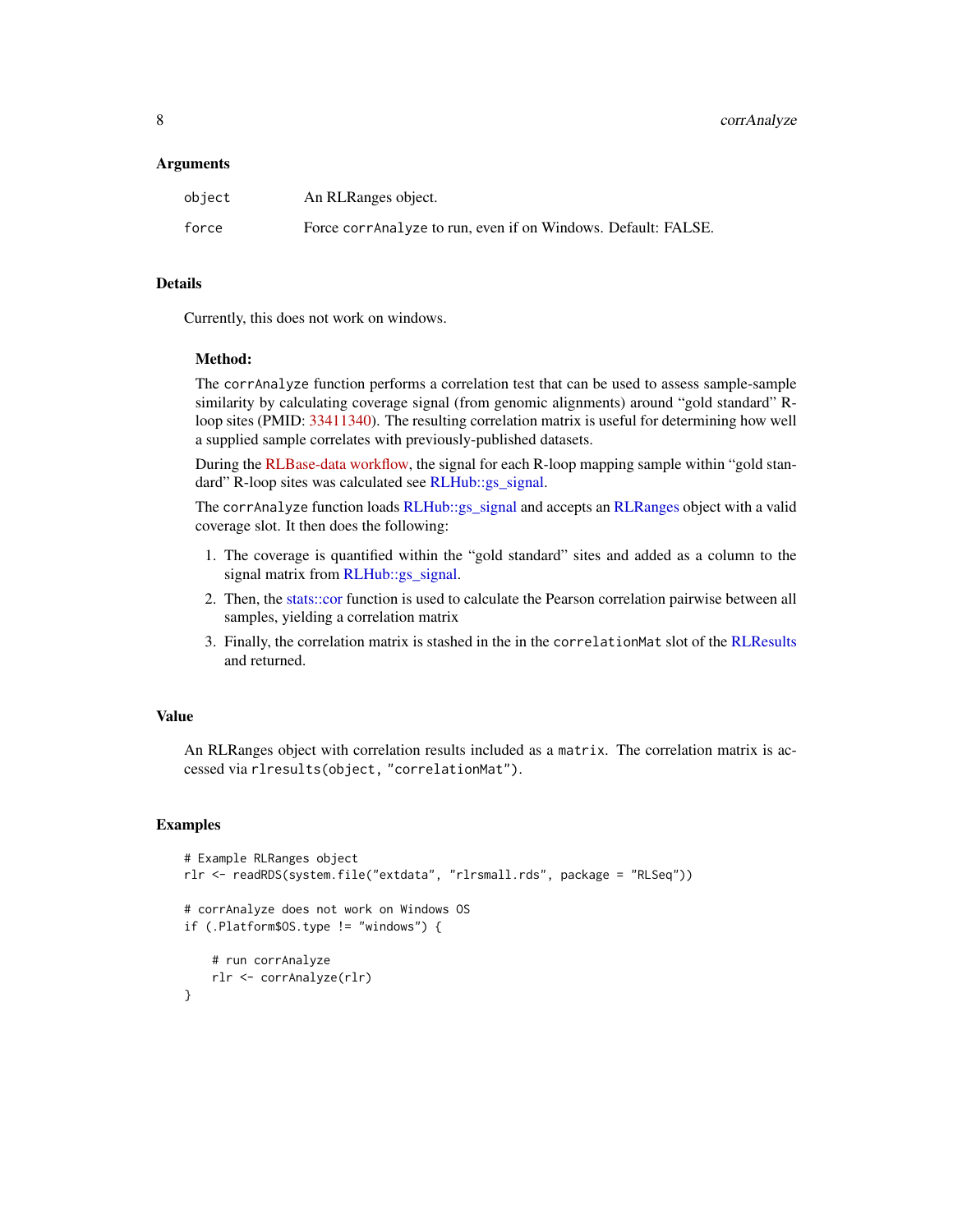<span id="page-8-1"></span><span id="page-8-0"></span>

#### Description

Plots a heatmap to visualize the pairwise Pearson correlation matrix generated via [corrAnalyze.](#page-6-1)

#### Usage

```
corrHeatmap(object, returnData = FALSE, complex = TRUE, ...)
```
#### Arguments

| object     | An RLRanges with corrAnalyze already run.                                                                           |  |
|------------|---------------------------------------------------------------------------------------------------------------------|--|
| returnData | If TRUE, plot data is returned instead of plotting. Default: FALSE                                                  |  |
| complex    | If TRUE, ComplexHeatmap::Heatmap will be used for plotting. Otherwise,<br>pheatmap::pheatmap is used. Default: TRUE |  |
| $\ddotsc$  | For internal use.                                                                                                   |  |

### Value

A plot object or plotting data (if returnData is TRUE).

## Examples

```
# Example RLRanges data with corrAnalyze() already run.
rlr <- readRDS(system.file("extdata", "rlrsmall.rds", package = "RLSeq"))
# Corr heatmap
```
corrHeatmap(rlr)

<span id="page-8-2"></span>featureEnrich *Test Genomic Feature Enrichment*

#### Description

Tests the enrichment of genomic features in supplied peaks. See *details*.

#### Usage

```
featureEnrich(
  object,
  annotype = c("primary", "full"),
  annotations = NULL,
  downsample = 10000,
  quiet = FALSE
\mathcal{E}
```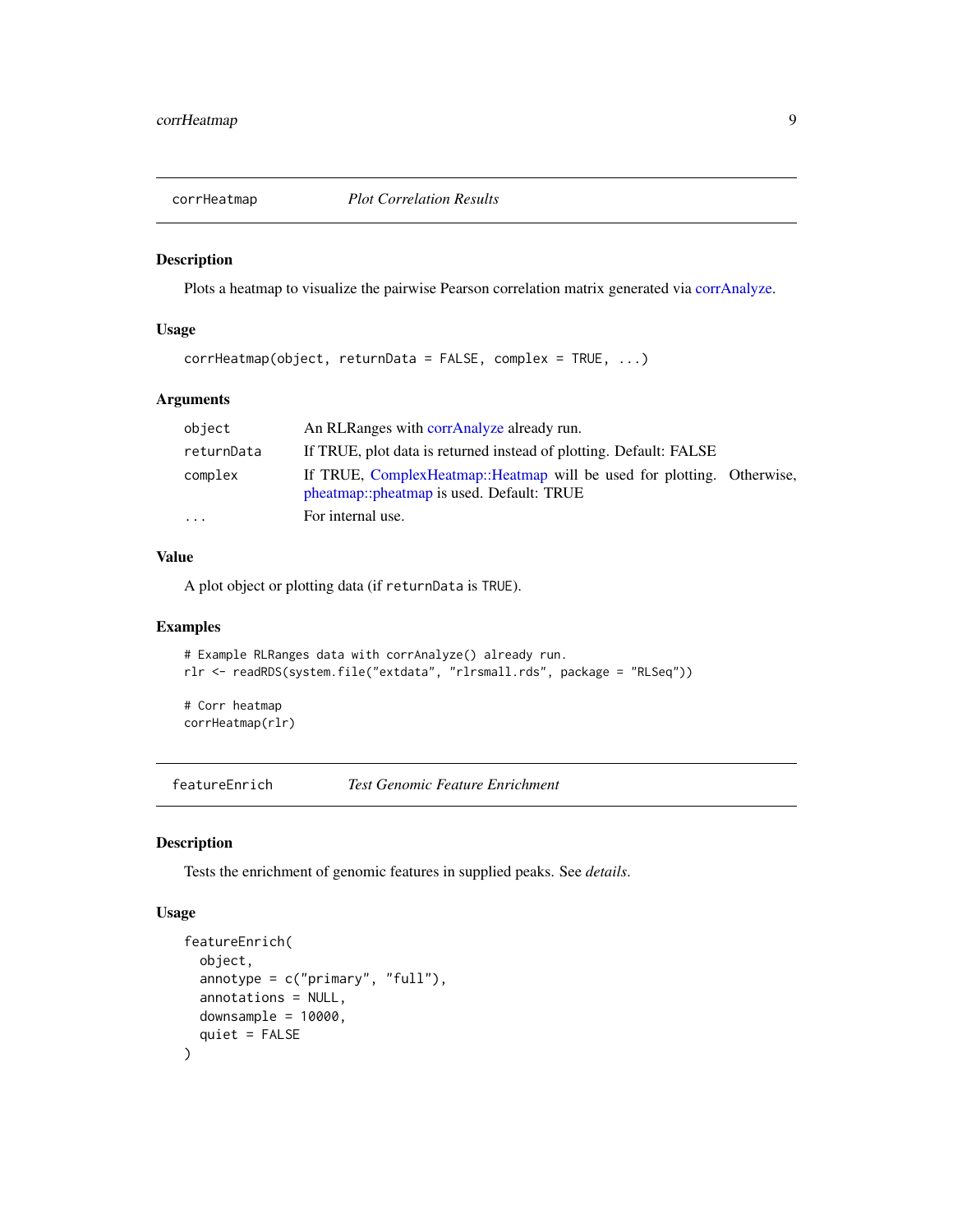#### <span id="page-9-0"></span>**Arguments**

| object      | An RLRanges object.                                                                                                                                                                                                                  |
|-------------|--------------------------------------------------------------------------------------------------------------------------------------------------------------------------------------------------------------------------------------|
| annotype    | The type of annotations to use. Can be one of "primary" or "full". Default:<br>"primary". See RLHub::annotations for greater detail.                                                                                                 |
| annotations | A custom annotation list of the same structure described in RLHub::annotations.                                                                                                                                                      |
| downsample  | If a numeric, data will be down sampled to the requested number of peaks. This<br>improves the speed of genomic shuffling and helps prevent p-value inflation. If<br>FALSE, then downsampling will not be performed. Default: 10000. |
| quiet       | If TRUE, messages will be suppressed. Default: FALSE                                                                                                                                                                                 |

## Details

## Method:

Annotations relevant to R-loops were curated as part of the [RLBase-data](https://github.com/Bishop-Laboratory/RLBase-data) workflow and are provided via [RLHub::annotations.](#page-0-0)

In featureEnrich, each annotation "type" (e.g., "Exons", "Introns", etc) is compared to the supplied RLRanges, yielding enrichment statistics with the following procedure:

- 1. For each annotation type, the peaks are overlapped with the annotations.
- 2. Then, [valr::bed\\_reldist](#page-0-0) is used to find the relative distance distribution between the peaks and the annotations for both the supplied RLRanges and shuffled RLRanges (via [valr::bed\\_shuffle\)](#page-0-0). Significance of the relative distance is calculated via [stats::ks.test.](#page-0-0)
- 3. Then, Fisher's exact test is implemented via [valr::bed\\_fisher](#page-0-0) to obtain the significance of the overlap and the odds ratio.

#### Value

An RLRanges object containing the results of the enrichment test accessed via rlresult(object, "featureEnrichment"). The results are in tbl format. For a full description of all columns in the output table see [RLHub::feat\\_enrich\\_samples.](#page-0-0)

```
# Example RLRanges dataset
rlr <- readRDS(system.file("extdata", "rlrsmall.rds", package = "RLSeq"))
# RL Region Test
featureEnrich(rlr)
# With custom annotations
small_anno <- list(
    "Centromeres" = readr::read_csv(
        system.file("extdata", "Centromeres.csv.gz", package="RLSeq"),
        show_col_types = FALSE
    \lambda)
featureEnrich(rlr, annotations = small_anno)
```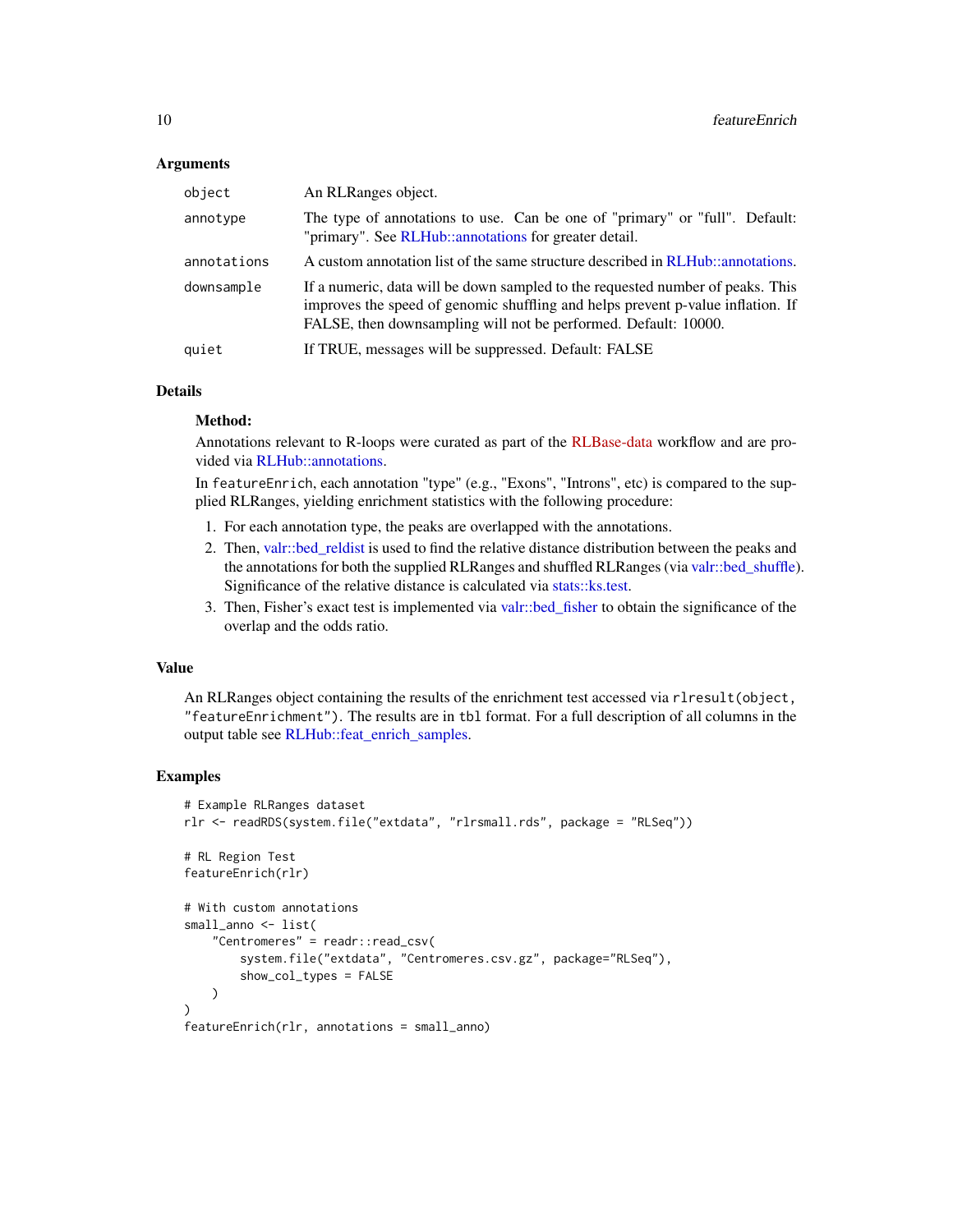<span id="page-10-0"></span>feature\_ggplot *Feature ggplot*

## Description

The core plotting component of plotEnrichment

## Usage

feature\_ggplot(x, usamp, limits, splitby)

## Arguments

| $\mathsf{x}$ | A tbl containing data for plotting.                                                                                                                                                    |
|--------------|----------------------------------------------------------------------------------------------------------------------------------------------------------------------------------------|
| usamp        | The name of the user-supplied sample                                                                                                                                                   |
| limits       | Specify limits on data. Useful for controlling infinite estimation of odds ratio<br>resulting from fisher's exact test. To remove limits, set c(-Inf, Inf). Default:<br>$c(-10, 15)$ . |
| splitby      | Metadata by which to split plots. Can be "none", "prediction", or "label".                                                                                                             |

## Value

A ggplot2 object.

<span id="page-10-1"></span>geneAnnotation *Annotate R-Loops with Genes*

## Description

Annotates RLRanges with entrez ids for overlapping genes. See *details*.

## Usage

```
geneAnnotation(object, txdb = NULL)
```
## Arguments

| object | An RLRanges object.                                                                                                                                                               |
|--------|-----------------------------------------------------------------------------------------------------------------------------------------------------------------------------------|
| txdb   | The TxDb or EnsDb object containing gene annotations. If not supplied, an-<br>notations will be automatically downloaded from AnnotationHub. See also Ge-<br>nomicFeatures::TxDb. |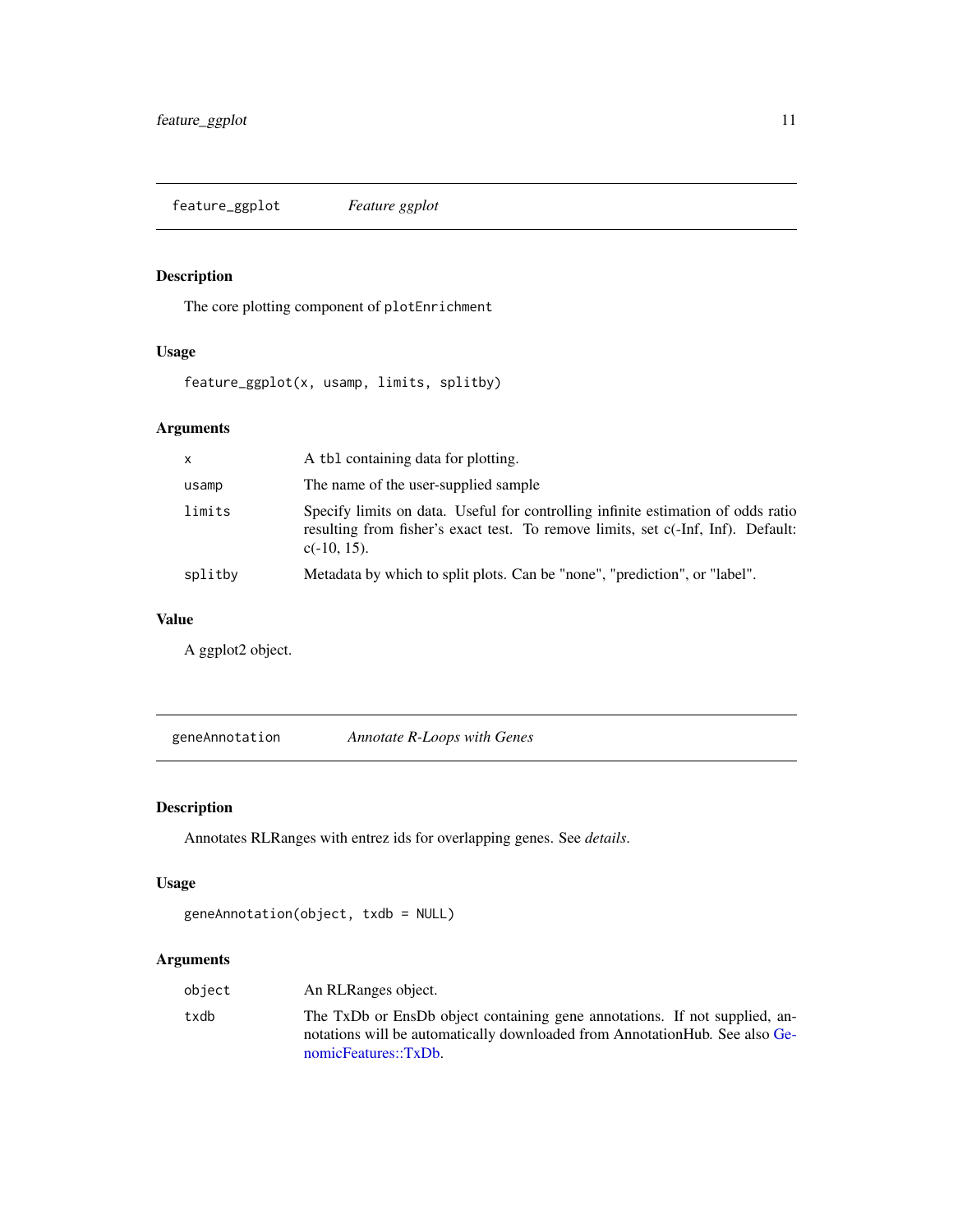## Details

The geneAnnotation function provides a simple procedure for annotating RLRanges with gene IDs by overlap.

### Annotations:

First. gene annotations are automatically downloaded using [AnnotationHub::query](#page-0-0) with the following pattern:

AnnotationHub::query(  $x = ah$ . pattern = c("TxDb", "UCSC", "knownGene", genome) )

Where genome is the UCSC genome id for the RLRanges object. If these annotations are unavailable, they should be provded using the txdb parameter. See also [GenomicFeatures::TxDb.](#page-0-0)

#### Overlaps:

The annotations are subsequently overlapped with the ranges in the supplied RLRanges object using [valr::bed\\_intersect](#page-0-0) and saved in the [RLResults](#page-22-1) object as a tbl with a mapping of peak names to gene\_id (entrez gene IDs).

#### Value

An RLRanges object with gene overlaps included. The results are available via rlresult(object, "geneAnnoRes"). The result object is a tbl with a mapping of peak\_name (peak names from names(object)) to gene\_id (entrez gene IDs).

#### Examples

```
# Example RLRanges data
rlr <- readRDS(system.file("extdata", "rlrsmall.rds", package = "RLSeq"))
# Perform gene annotation
rlr <- geneAnnotation(rlr)
# Supply custom TxDb if needed
if (GenomeInfoDb::genome(rlr)[1] == "hg19") {
   library(TxDb.Hsapiens.UCSC.hg19.knownGene)
    rlr <- geneAnnotation(rlr, txdb = TxDb.Hsapiens.UCSC.hg19.knownGene)
}
```
<span id="page-11-1"></span>genomeMasks *Genome Masks*

#### **Description**

A collection of genome masks for use with [analyzeRLFS.](#page-2-1) See the data-raw/genome\_masks.R script for the processing steps.

<span id="page-11-0"></span>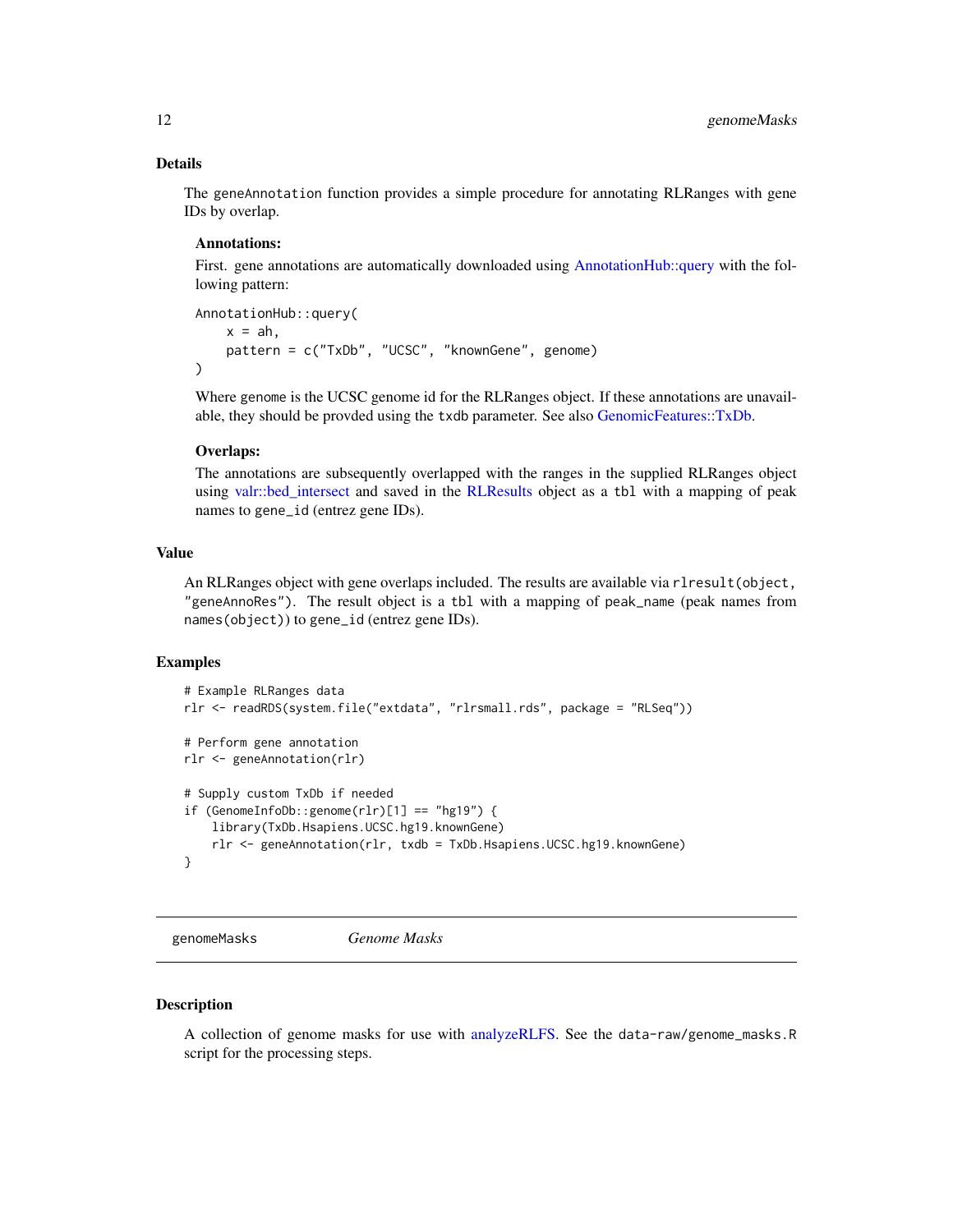## <span id="page-12-0"></span>getChromSizes 13

## Usage

genomeMasks

## Format

An object of class list of length 8.

## Details

## Structure:

genomeMasks is a named list of GRanges objects. Each entry in the list follows the naming convention: <genome>.masked, where <genome> is an official UCSC genome ID. Each entry contains a GRanges object with the masked ranges from <genome>. The genomes provided correspond to the masked genomes available in [BSgenome::available.genomes.](#page-0-0)

#### Examples

genomeMasks

getChromSizes *Get Chrom Sizes*

## Description

Helper function which extracts chrom sizes from an RLRanges object.

#### Usage

```
getChromSizes(object)
```
## Arguments

object An RLRanges object.

#### Value

A tibble containing chrom sizes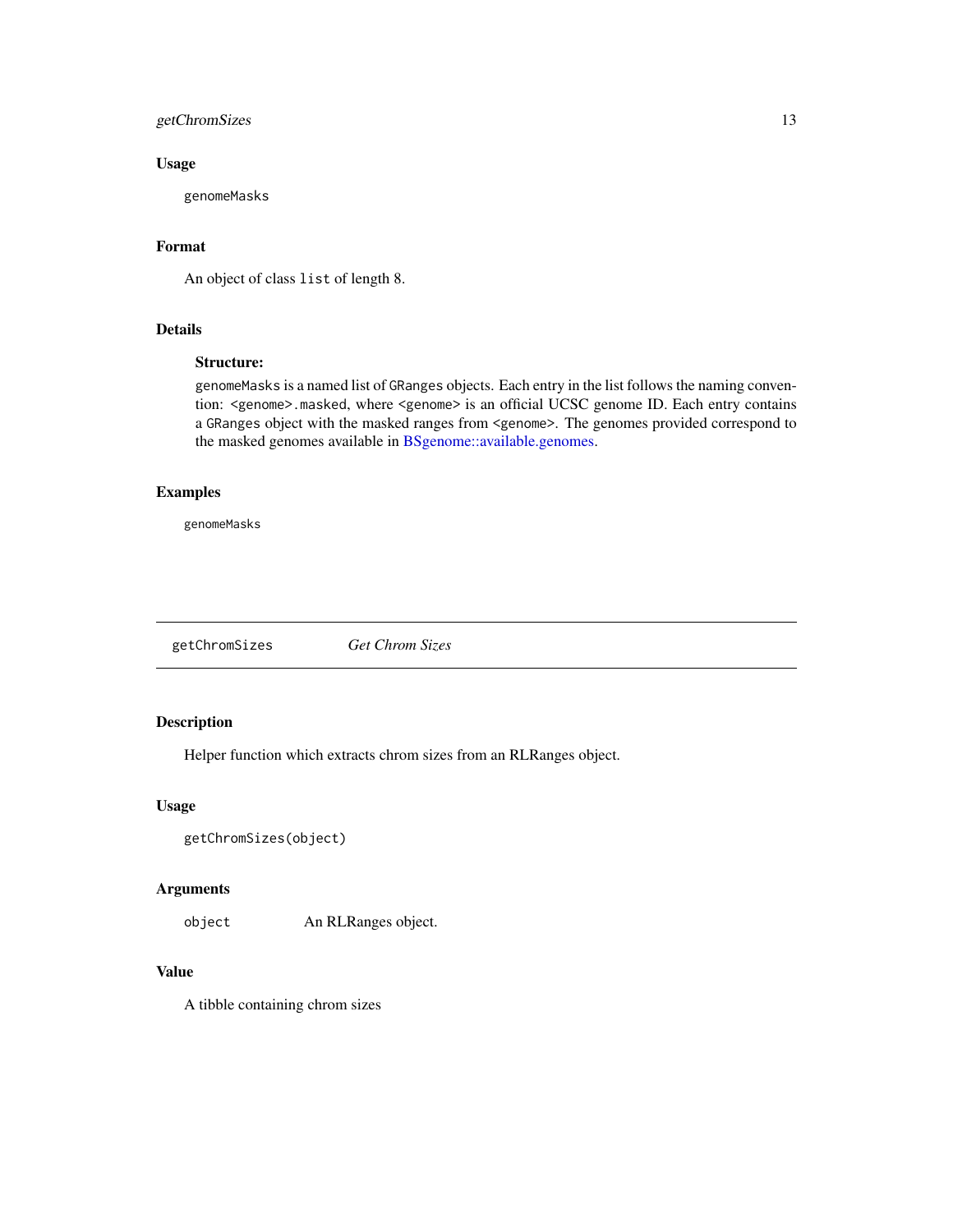<span id="page-13-0"></span>

## Description

Extract signal around "gold-standard" R-loop sites

## Usage

```
getGSSignal(coverage, gssignal)
```
## Arguments

| coverage | The path to a .bigWig file (can be a URL) |
|----------|-------------------------------------------|
| gssignal | The GS signal obtained from RLHub.        |

#### Value

A named list containing the results of correlation analysis.

|  |  | Get RLFS | getRLFSAnno |
|--|--|----------|-------------|
|--|--|----------|-------------|

## Description

Helper function that retrieves R-loop-forming sequences as GRanges

#### Usage

```
getRLFSAnno(object)
```
## Arguments

object An RLRanges object.

## Value

A GRanges object with RLFS for that species.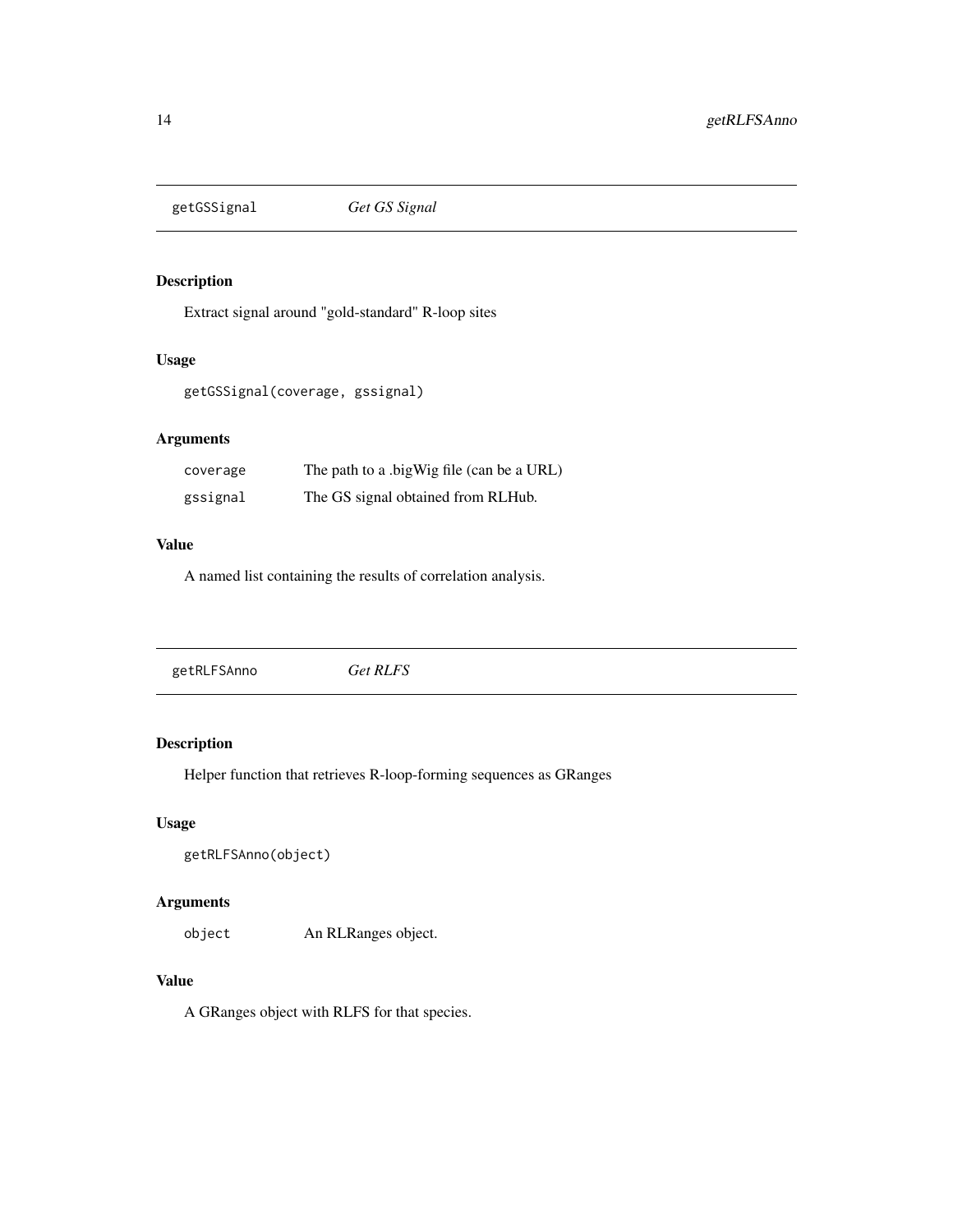<span id="page-14-0"></span>

#### Description

A helper function for building the peak statistics tibble

## Usage

peak\_stats(x, xshuff, y, chromSizeTbl, quiet = FALSE)

#### Arguments

| $\mathsf{x}$ | The R-loop peaks to test.                                     |
|--------------|---------------------------------------------------------------|
| xshuff       | x, but shuffled around the genome to build a control peakset. |
|              | The annotations against which to test x.                      |
| chromSizeTbl | A tibble containing the sizes of each chromosome in x and y.  |
| quiet        | If TRUE, messages will be suppressed. Default: FALSE          |

## Value

A tibble containing the test results.

plotEnrichment *Plot Enrichment Test Results*

## Description

Creates a list of plots, one for each annotation database (see [RLHub::annotations\)](#page-0-0). These plots show the feature enrichment for the user-supplied sample in comparison to the samples in [RLBase.](https://gccri.bishop-lab.uthscsa.edu/rlbase/) This will only work if you did not use custom annotations with [featureEnrich.](#page-8-2)

#### Usage

```
plotEnrichment(
  object,
  pred_POS_only = TRUE,
  label_POS_only = FALSE,
  splitby = c("none", "prediction", "label"),
  limits = c(-10, 15),
  returnData = FALSE,
  ...
\mathcal{E}
```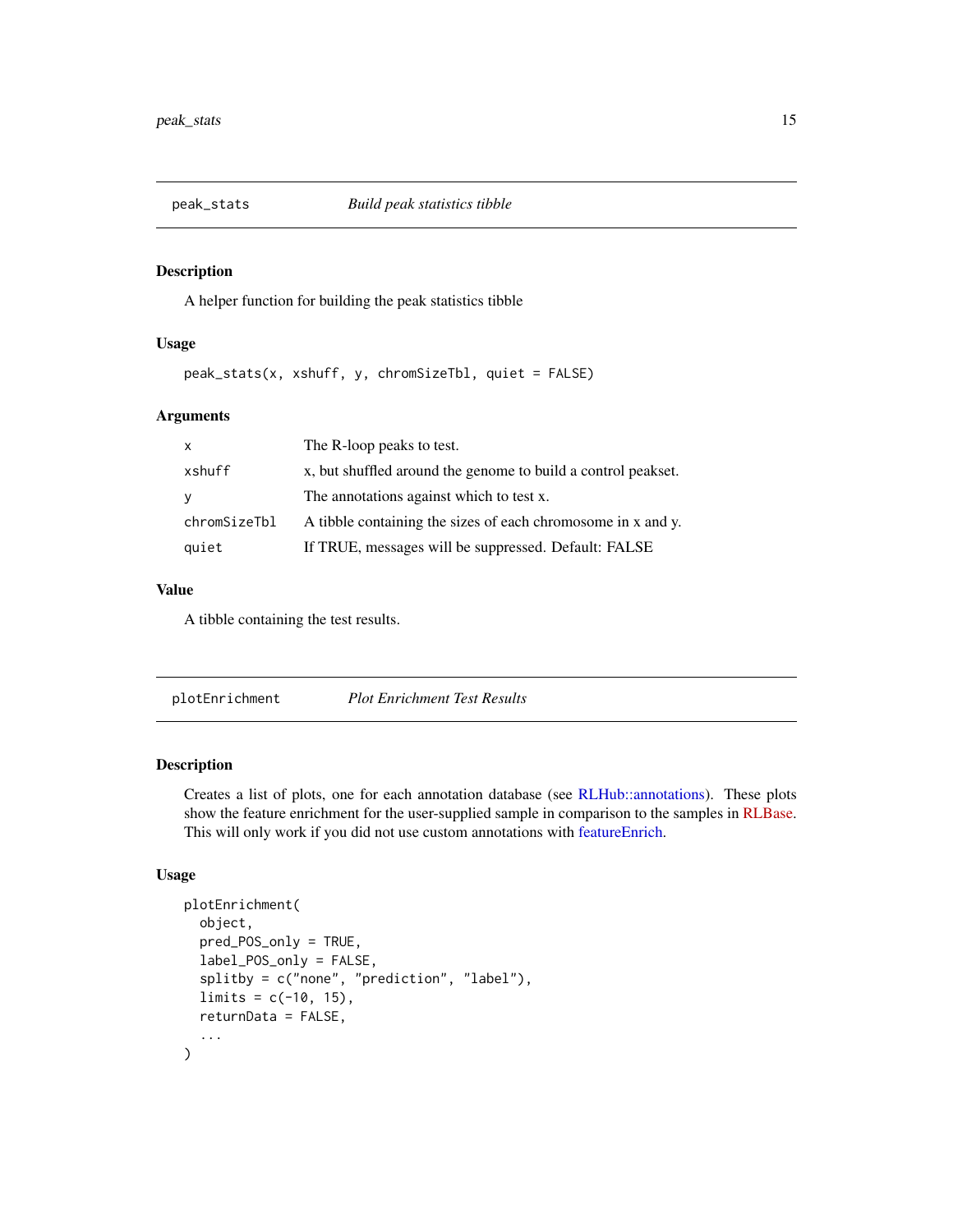## <span id="page-15-0"></span>Arguments

| An RLRanges object with feature Enrich already run.                                   |
|---------------------------------------------------------------------------------------|
| If TRUE, only "POS" predicted samples included (see also predictCondition).           |
| Default: TRUE.                                                                        |
| If TRUE, only "POS" labeled samples included (samples which are expected to           |
| robustly map R-loops, e.g., "D210N" condition R-ChIP data). Default: FALSE.           |
| Metadata by which to split plots. Can be "none", "prediction", or "label".            |
| Specify limits on data range. This is used for controlling the infinite estimation    |
| of odds ratio resulting from fisher's exact test. To remove limits, set c(-Inf, Inf). |
| Default: $c(-10, 15)$ .                                                               |
| If TRUE, plot data is returned instead of plot objects. Default: FALSE                |
| For internal use.                                                                     |
|                                                                                       |

## Value

A named list of [ggplot2::ggplot](#page-0-0) objects. Names correspond to the annotations provided. See also [featureEnrich.](#page-8-2)

## Examples

```
# Example dataset with featureEnrich() already run.
rlr <- readRDS(system.file("extdata", "rlrsmall.rds", package = "RLSeq"))
# Make plots, split by prediction
plotEnrichment(rlr, pred_POS_only = FALSE, splitby = "prediction")
```
plotRLFSRes *Plot RLFS analysis results*

#### Description

Plots the results of the R-loop-forming sequences (RLFS) analysis. The plot is a metaplot of the Z score distribution around RLFS with the p value from permutation testing annotated. See also [analyzeRLFS.](#page-2-1)

## Usage

```
plotRLFSRes(object, plotName = NULL, fft = FALSE, ...)
```
## Arguments

| object   | An RLRanges object with analyzeRLFS already run. Alternatively, can be the                                   |
|----------|--------------------------------------------------------------------------------------------------------------|
|          | RLFS results object from an RLRanges (from rlresult (object, "rlfsRes")).                                    |
| plotName | A Sample name used for plotting. If blank, the RLRanges sampleName metadata<br>entry is used (see RLRanges). |
| fft      | If TRUE, the Fourier transform of the Z-score is plotted instead. Default: FALSE.                            |
| $\cdots$ | Additional parameters passed to ggplot2::ggplot.                                                             |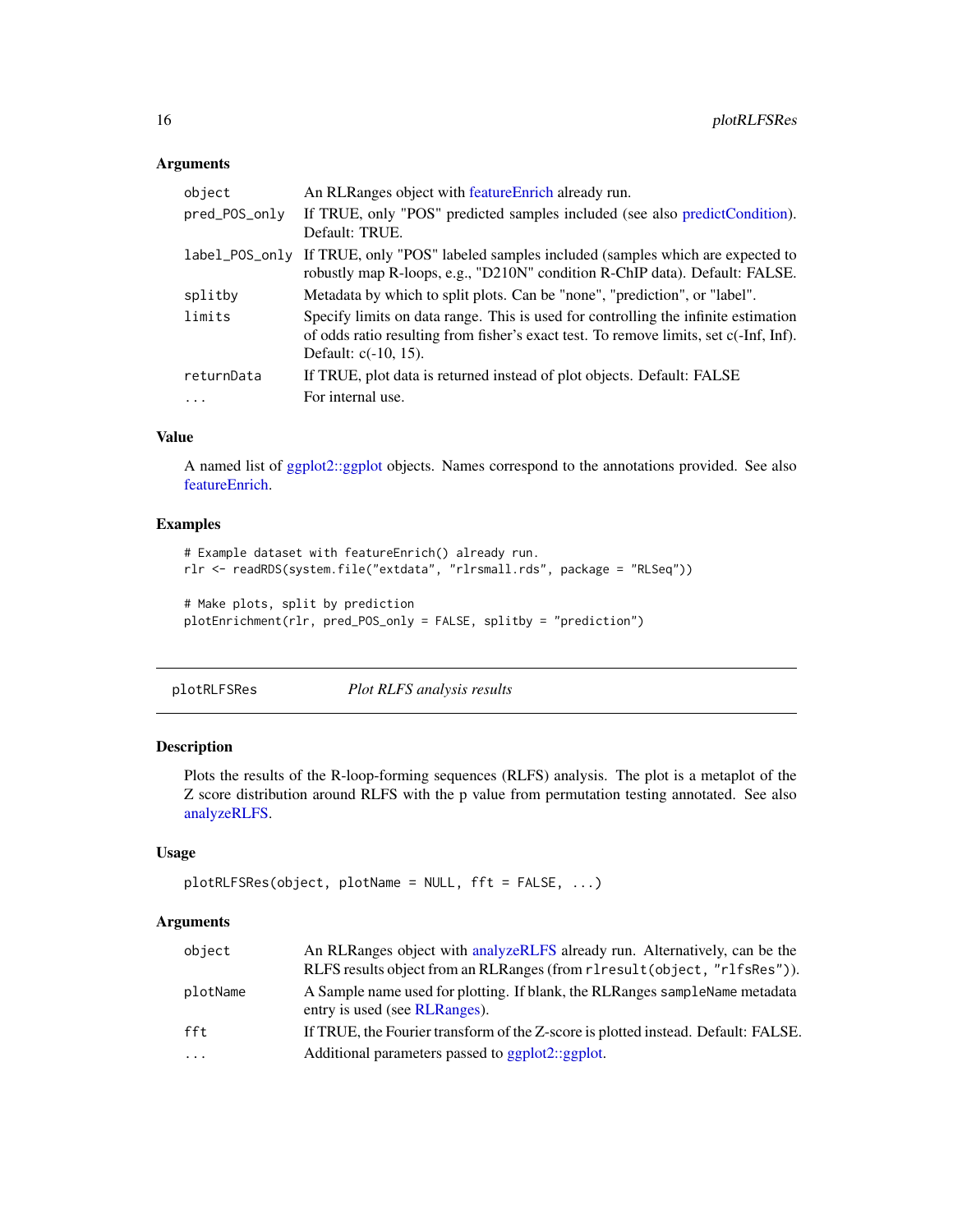## <span id="page-16-0"></span>plotRLRegionOverlap 17

## Value

A ggplot object. See also [ggplot2::ggplot.](#page-0-0)

#### Examples

```
# Example RLRanges dataset with analyzeRLFS() already run.
rlr <- readRDS(system.file("extdata", "rlrsmall.rds", package = "RLSeq"))
# Plot RLFS res
plotRLFSRes(rlr)
# Plot the Fourier transform instead
plotRLFSRes(rlr, fft = TRUE)
```
plotRLRegionOverlap *Plot RL-Region overlap with RLRanges*

## Description

Convenience function for plotting the overlap between RLRanges and R-loop regions (RL regions) as calculated by [rlRegionTest.](#page-21-1)

#### Usage

```
plotRLRegionOverlap(object, returnData = FALSE, rlregions_table = NULL, ...)
```
#### **Arguments**

| object          | An RLRanges object with rlRegionTest already run.                                                                                                              |
|-----------------|----------------------------------------------------------------------------------------------------------------------------------------------------------------|
| returnData      | If TRUE, plot data is returned instead of plotting. Default: FALSE                                                                                             |
| rlregions_table |                                                                                                                                                                |
|                 | The table of RLRegions to overlap sample ranges with. Obtained from RLHUb<br>using RLHub::rlregions meta. Loaded from RLHub if not supplied. Default:<br>NULL. |
| $\cdots$        | Additional arguments passed to VennDiagram::venn.diagram                                                                                                       |

#### Value

A [ggplot2::ggplot](#page-0-0) object containing the venn diagram. Built using [ggplotify::as.ggplot.](#page-0-0)

```
# Example dataset with rlRegionTest() already run.
rlr <- readRDS(system.file("extdata", "rlrsmall.rds", package = "RLSeq"))
# Plot RL-Region overlap
plotRLRegionOverlap(rlr)
```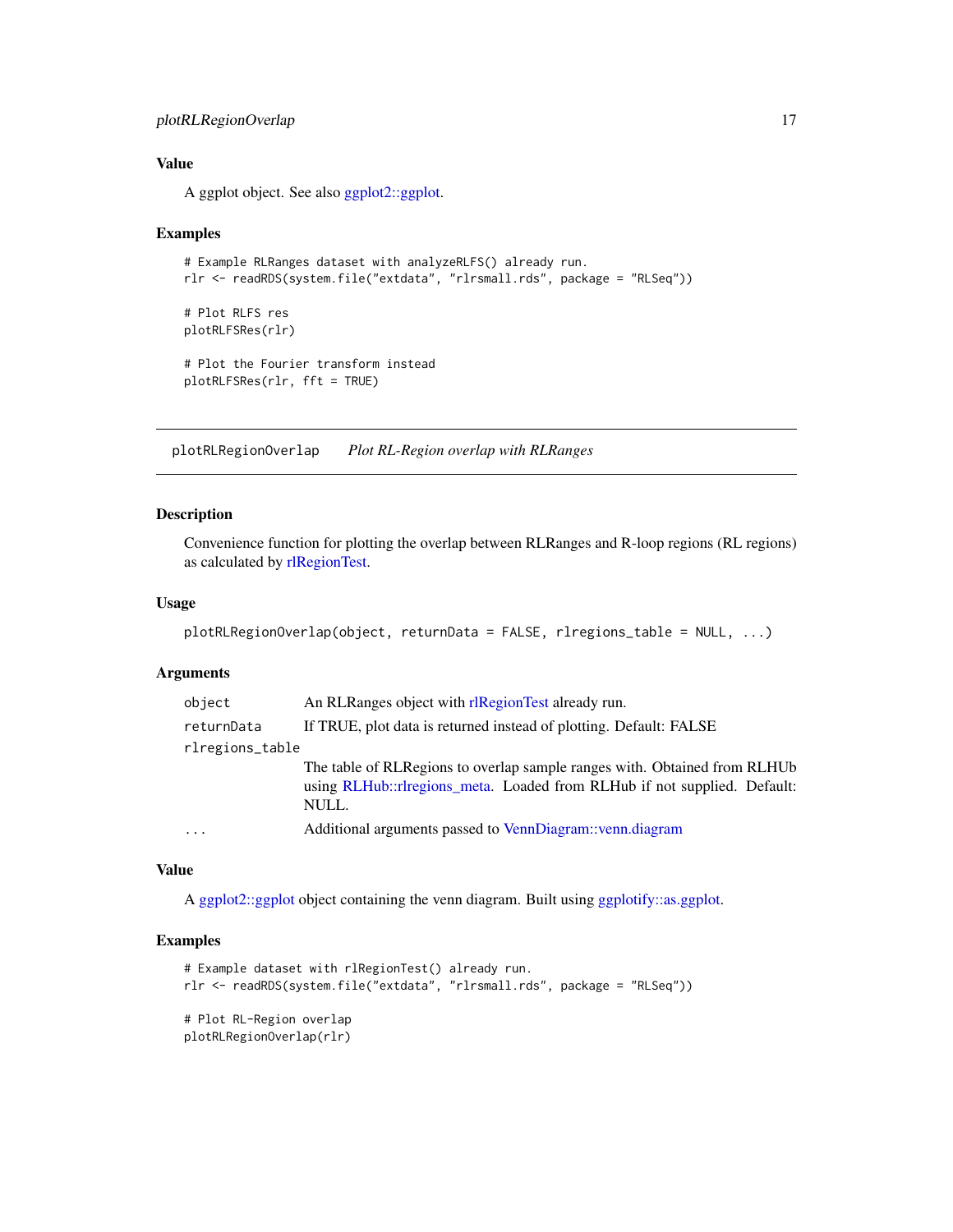```
# Return data only
plotRLRegionOverlap(rlr, returnData = TRUE)
```
<span id="page-17-1"></span>predictCondition *Predict Condition*

## **Description**

Uses the results of [analyzeRLFS](#page-2-1) to predict whether a sample is "POS" (robust R-loop mapping) or "NEG" (poor R-loop mapping). See *details*.

#### Usage

```
predictCondition(object, rlfsRes = NULL, ...)
```
#### **Arguments**

| object   | An RLRanges object with analyzeRLFS already run. Ignored if r1fsRes is<br>provided.                      |
|----------|----------------------------------------------------------------------------------------------------------|
| rlfsRes  | If object not supplied, provide the rlfsRes list which is obtained from r1result (object,<br>"rlfsRes"). |
| $\cdots$ | Internal use only.                                                                                       |

## Details

Following R-loop forming sequences (RLFS) analysis, the quality model (see [RLHub::models\)](#page-0-0) is implemented for predicting the sample condition in coordination with other results from [analyz](#page-2-1)[eRLFS.](#page-2-1) A prediction of "POS" indicates robust R-loop mapping, whereas "NEG" indicates poor R-loop mapping. The succeeding sections describe this process in greater detail.

#### Application of binary classification model:

First, the binary classifier is applied, yielding a preliminary prediction of quality. This is accomplished via the following steps:

- 1. Calculate the Fourier transform of the Z-score distribution (see [analyzeRLFS\)](#page-2-1).
- 2. Reduce the dimensions to the engineered feature set (see table below).
- 3. Apply the preprocessing model (see [RLHub::models\)](#page-0-0) to normalize these features
- 4. Apply the classifier (see [RLHub::models\)](#page-0-0) to render a quality prediction.

*Engineered feature set:*

Abbreviations: Z, Z-score distribution; ACF, autocorrelation function; FT, Fourier Transform.

| feature           | description                 |
|-------------------|-----------------------------|
| 71                | mean of $Z$                 |
| 72                | variance of Z               |
| Zacf1             | mean of Z ACF               |
| Zacf <sub>2</sub> | variance of Z ACF           |
| ReW1              | mean of FT of Z (real part) |

<span id="page-17-0"></span>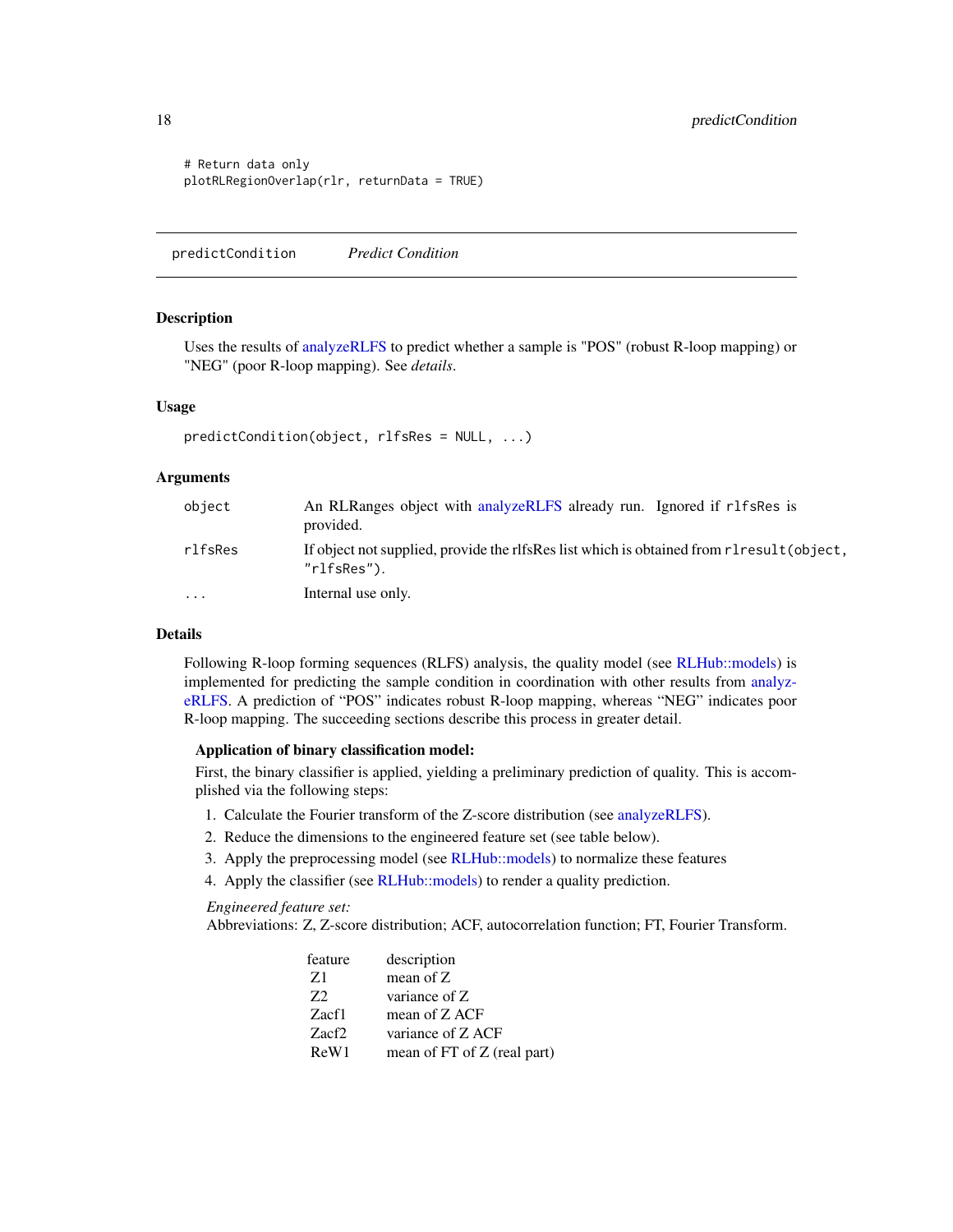<span id="page-18-0"></span>

| ReW2                | variance of FT of Z (real part)          |
|---------------------|------------------------------------------|
| ImW1                | mean of FT of Z (imaginary part)         |
| ImW2                | variance of FT of Z (imaginary part)     |
| ReWacf1             | mean of FT of Z ACF (real part)          |
| ReWacf2             | variance of FT of Z ACF (real part)      |
| ImWacf1             | mean of FT of Z ACF (imaginary part)     |
| ImWacf <sub>2</sub> | variance of FT of Z ACF (imaginary part) |
|                     |                                          |

#### Final quality prediction:

The results from the binary classifier are combined with other results from [analyzeRLFS](#page-2-1) to yield a final prediction. To yield a prediction of "POS" all the following must be TRUE:

- 1. The RLFS Permutation test P value is significant ( $p < .05$ ). Stored as PVal Significant in the results object.
- 2. The Z-score distribution at 0bp is  $> 0$ . Stored as ZApex  $> 0$  in the results object.
- 3. The Z-score distribution at 0bp is > the start and the end. Sored as ZApex > ZEdges in the results object.
- 4. binary The classifier predicts a label of "POS". Stored as Predicted 'POS' in the results object.

## Value

An RLRanges object with predictions accessible via rlresult(object, "predictRes").

#### Structure:

The results object is a named list of the structure:

- Features
	- A tbl with three columns that describe the engineered features used for prediction:
		- \* feature: the name of the feature (see *details*).
		- \* raw\_value: The raw value of that feature in the supplied object.
		- \* processed\_value: The normalized value of that feature after preprocessing (see *details*).
- Criteria
	- The four criteria which must all be TRUE to render a prediction of "POS" (see *details*).
- prediction
	- The final prediction. "POS" indicates robust R-loop mapping, "NEG" indicates poor R-loop mapping.

```
# Example data with analyzeRLFS already run
rlr <- readRDS(system.file("extdata", "rlrsmall.rds", package = "RLSeq"))
# predict condition
rlr <- predictCondition(rlr)
# With rlfsRes
predRes <- predictCondition(rlfsRes = rlresult(rlr, "rlfsRes"))
```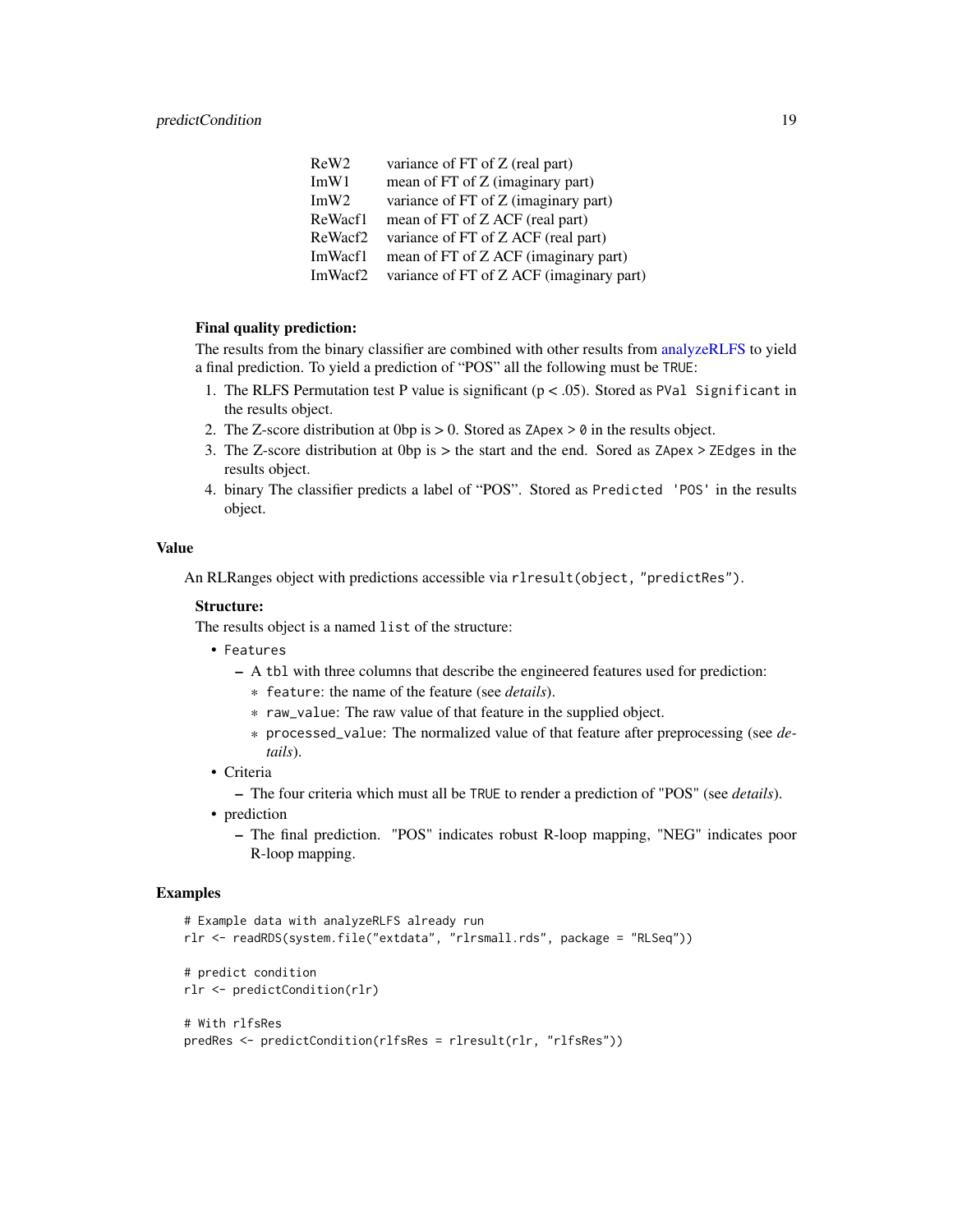<span id="page-19-0"></span>

## Description

Builds an HTML report to showcase the results available in the supplied [RLRanges](#page-19-1) object (see also [RLResults\)](#page-22-1).

## Usage

```
report(object, reportPath = "rlreport.html", quiet = FALSE, ...)
```
## Arguments

| object                  | An RLRanges object.                                                     |
|-------------------------|-------------------------------------------------------------------------|
| reportPath              | A path indicating the report output HTML file. Default: "rifeport.html" |
| quiet                   | If TRUE, messages are suppressed. Default: FALSE.                       |
| $\cdot$ $\cdot$ $\cdot$ | Arguments passed to rmarkdown:: render()                                |

#### Value

**TRUE** 

## Examples

```
# Example data with RLSeq() already run.
rlr <- readRDS(system.file("extdata", "rlrsmall.rds", package = "RLSeq"))
# Get a TMP file (only for example usae)
tmp <- tempfile()
# Generate the report
report(rlr, reportPath = tmp)
```
RLRanges-class *Construct RLRanges Dataset*

## <span id="page-19-1"></span>Description

RLRanges is a subclass of GRanges, which stores R-loop peaks and metadata about the R-loopmapping experiment, along with results from the analyses in [RLSeq.](#page-23-1)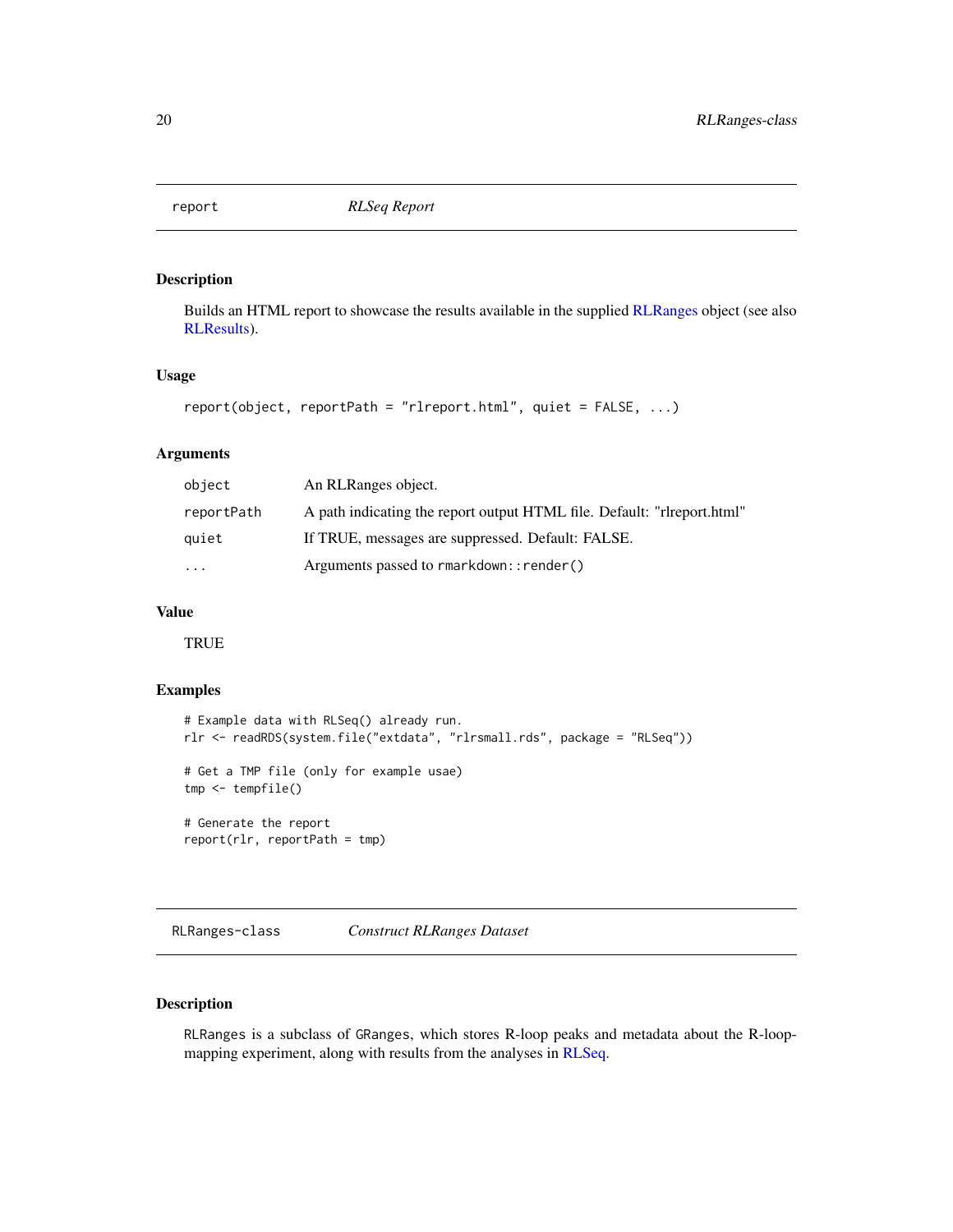## <span id="page-20-0"></span>RLRanges-class 21

## Usage

```
RLRanges(
  peaks = GenomicRanges::GRanges(),
  coverage = character(1),genome = character(1),
 mode = character(1),
 label = character(1),
  sampleName = "User-selected sample",
  qcol = NULL
\mathcal{L}
```
## Arguments

| peaks      | Path/URL to peak file or a GRanges object. This file should be in "broadPeak"<br>format if possible. If not, then qcol should be specified.                                                                                                                                                                                                                                                                                                                                                                                                        |
|------------|----------------------------------------------------------------------------------------------------------------------------------------------------------------------------------------------------------------------------------------------------------------------------------------------------------------------------------------------------------------------------------------------------------------------------------------------------------------------------------------------------------------------------------------------------|
| coverage   | Path/URL to the coresponding coverage file (in "bigWig" format). If not sup-<br>plied, correlation tests will be skipped.                                                                                                                                                                                                                                                                                                                                                                                                                          |
| genome     | UCSC genome ID. Acceptable types are listed in auxdata (available_genomes<br>entry).                                                                                                                                                                                                                                                                                                                                                                                                                                                               |
| mode       | Type of R-loop mapping from which peaks and coverage were derived. Accept-<br>able types are listed in auxdata (available_modes entry). Can be unspecified.                                                                                                                                                                                                                                                                                                                                                                                        |
| label      | "POS" (positive R-loop-mapping sample; e.g., DRIP-Seq S9.6 -RNH1) or "NEG"<br>(negative control sample; e.g., DRIP-Seq S9.6 +RNH1 or Input). Can be un-<br>specified.                                                                                                                                                                                                                                                                                                                                                                              |
| sampleName | A unique name for identifying this sample. Can be unspecified.                                                                                                                                                                                                                                                                                                                                                                                                                                                                                     |
| qcol       | The name of the metadata column which contains the score or significance of<br>each peak. For broadPeak (preferred), this is the qvalue (column 11 after ac-<br>counting for extra columns created during peakset building). If not specified,<br>the last column will be chosen by default. NOTE: if supplying narrowPeak<br>form peaks, the last column will NOT be appropriate and QCol should be spec-<br>ified as 11. If FALSE or if no metadata columns exist, it will be left blank and<br>some operations in report () will not fully run. |

## Value

An object of class RLRanges. These objects are an extension of GRanges with the addition of sample metadata entries and [RLResults.](#page-22-1)

```
# Example dataset
rlbase <- "https://rlbase-data.s3.amazonaws.com"
cvg <- file.path(rlbase, "coverage", "SRX7671349_hg38.bw")
pks <- system.file("extdata", "SRX7671349_hg38.broadPeak", package="RLSeq")
# Get RLRanges object
rlr <- RLRanges(pks,
```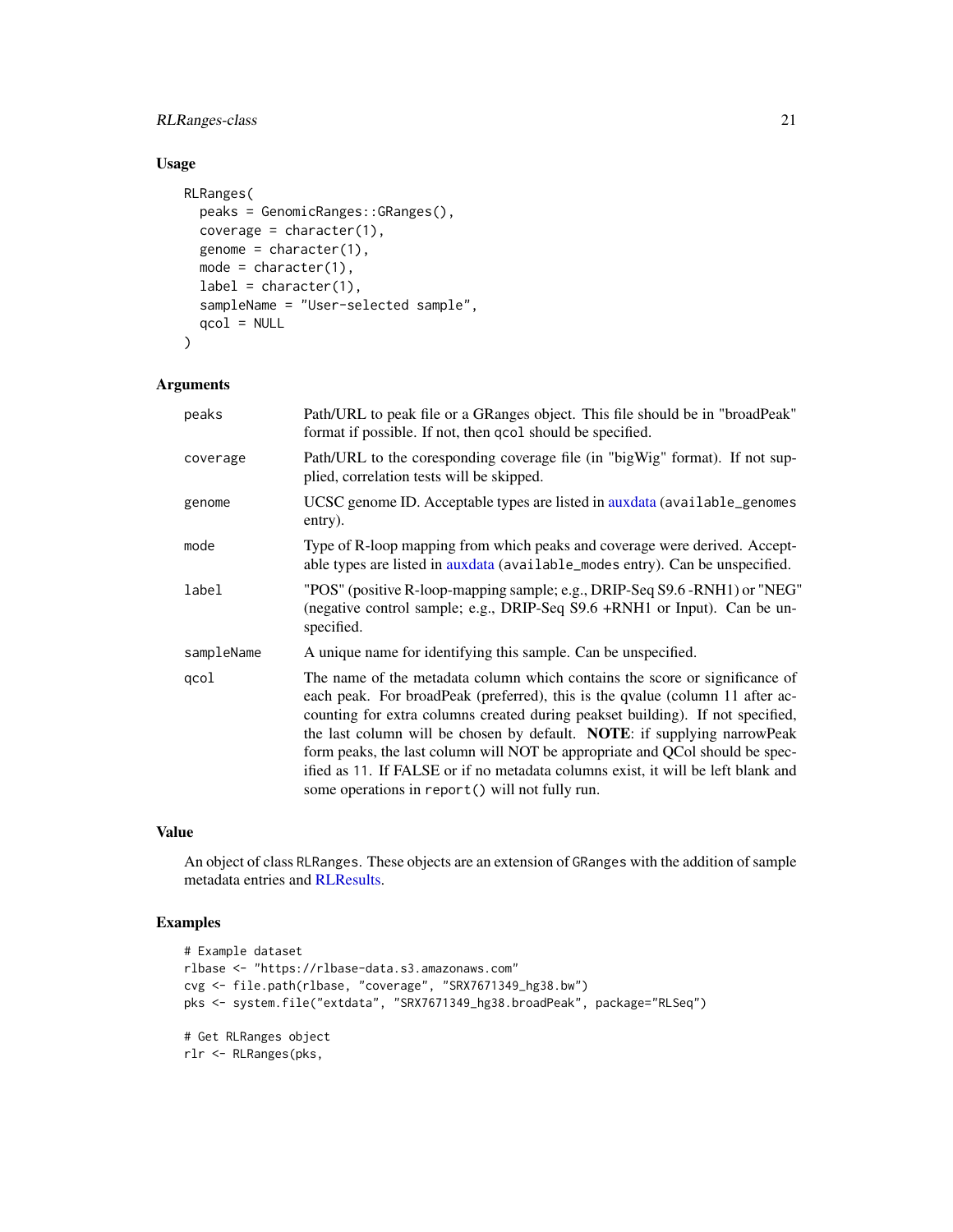```
coverage = cvg, genome = "hg38", label = "NEG",
   mode = "RDIP", sampleName = "RDIP-Seq +RNH1", qcol = 9
)
```
RLRangesFromRLBase *Access RLBase samples as RLRanges*

#### Description

Accessor function which returns any sample in [RLBase](https://gccri.bishop-lab.uthscsa.edu/rlbase/) as an [RLRanges](#page-19-1) object for use with RLSeq. For a full list of available samples, see [RLHub::rlbase\\_samples.](#page-0-0)

#### Usage

```
RLRangesFromRLBase(acc, rlsamples = NULL)
```
## Arguments

| acc       | The sample ID of the RLBase object. See the r1sample column in RLHub::rlbase samples. |
|-----------|---------------------------------------------------------------------------------------|
| rlsamples | The tibble provided by RLHub::rlbase_samples. Providing these data ahead of           |
|           | time speeds up this operation. Default: NULL.                                         |

#### Value

An RLRanges object with all results available.

## Examples

```
rlr <- RLRangesFromRLBase("SRX1070676")
```
<span id="page-21-1"></span>rlRegionTest *R-Loop region test*

## Description

Tests the overlap of user-supplied ranges with R-loop regions (RL regions).

#### Usage

```
rlRegionTest(object)
```
## Arguments

object An RLRanges object with genome "hg38".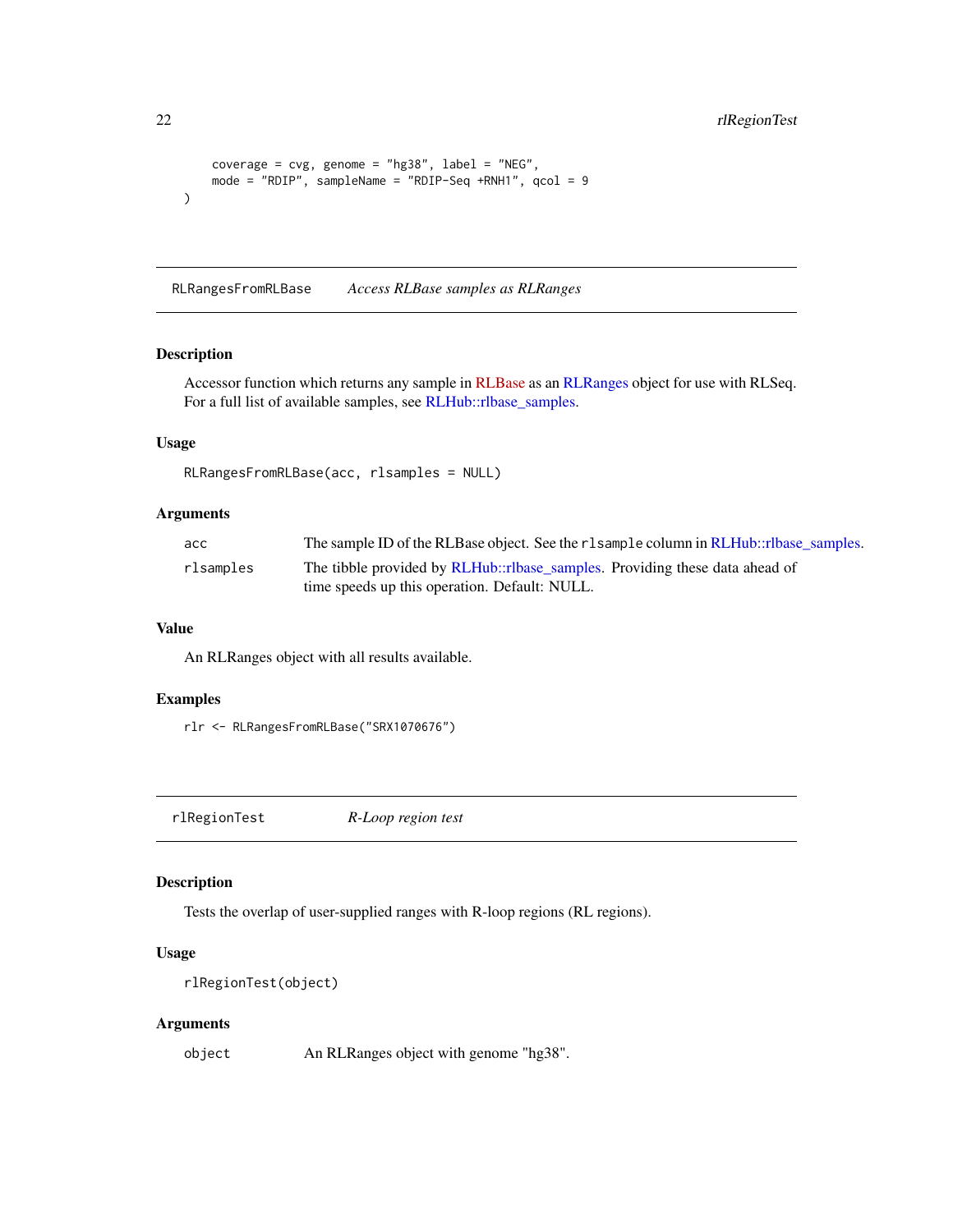#### <span id="page-22-0"></span>rlresult 23

## Details

R-loop regions (RL regions) are consensus sites of R-loop formation. For more information, see [RLHub::rlregions.](#page-0-0) The rlRegionTest is a simple function which finds the overlap of user-supplied samples with RL regions and calculates Fisher's exact test via [valr::bed\\_fisher.](#page-0-0)

## Value

An RLRanges object with test results accessible via rlresult(object, "rlRegionRes").

#### Structure:

The structure of the results is a named list containing the following:

- Overlap
	- A tbl showing the overlap between RL regions and user-supplied ranges.
	- Column description:
		- \* chrom The chromosome name
		- \* start\_\_peaks The starting position of the user-supplied peak in the overlap.
		- \* end\_\_peaks Same as above for end position.
		- \* name\_\_peaks The name of the user-supplied peak in the overlap (from names(object)).
		- \* start/end/name\_\_rlregion Same as above for RL regions.
		- \* strand\_\_rlregion The genomic strand of the RL region in the overlap.
		- \* .overlap The size of the overlap.
- Test results
	- A tbl showing the results of the Fisher's exact test. See [valr::bed\\_fisher.](#page-0-0)

#### Examples

```
# Example RLRanges data
rlr <- readRDS(system.file("extdata", "rlrsmall.rds", package = "RLSeq"))
# RL Region Test
rlRegionTest(rlr)
```
<span id="page-22-2"></span>

rlresult *RLSeq Results*

#### <span id="page-22-1"></span>Description

Functions for creating and accessing the R-loop results (RL Results). These are a type of object used for holding the results of the tests implemented in RLSeq. They can be accessed using the rlresult function.

## Usage

rlresult(object, resultName)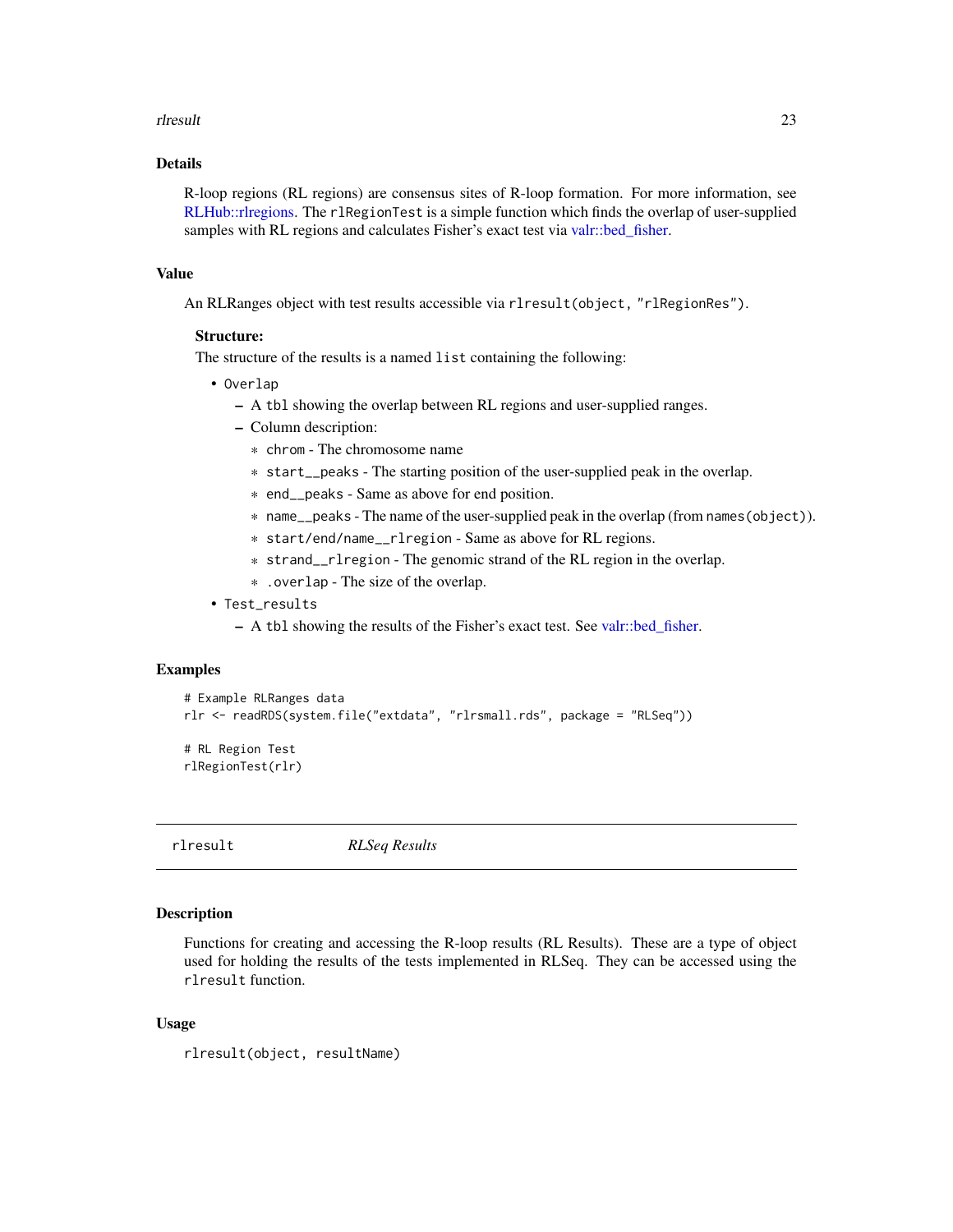#### <span id="page-23-0"></span>Arguments

| object     | <b>RLRanges</b> object.                                 |
|------------|---------------------------------------------------------|
| resultName | Name of the result slot to access. See <i>details</i> . |

## Details

#### Slot descriptions:

- featureEnrichment
	- The tbl generated from running [featureEnrich.](#page-8-2)
	- The structure and column descriptions are provided in detail within [RLHub::feat\\_enrich\\_samples.](#page-0-0)
- correlationMat
	- The matrix generated from running [corrAnalyze.](#page-6-1)
	- Contains pairwise pearson correlations between all samples in [RLBase](https://gccri.bishop-lab.uthscsa.edu/rlbase/) and the supplied RLRanges object.
- rlfsRes
	- The list generated from running [analyzeRLFS.](#page-2-1)
	- See [analyzeRLFS](#page-2-1) for description of structure.
- geneAnnoRes
	- The tbl generated from running [geneAnnotation.](#page-10-1)
- predictRes
	- The list generated from running [predictCondition.](#page-17-1)
- rlRegionRes
	- The list generated from running [rlRegionTest.](#page-21-1)

## Value

The contents of the requested slot.

#### Examples

```
rlr <- readRDS(system.file("extdata", "rlrsmall.rds", package = "RLSeq"))
```
rlresult(rlr, "predictRes")

<span id="page-23-1"></span>RLSeq *RLSeq*

## Description

Executes the RLSeq analysis workflow.

## Usage

```
RLSeq(object, quiet = FALSE, skip = NULL, ...)
```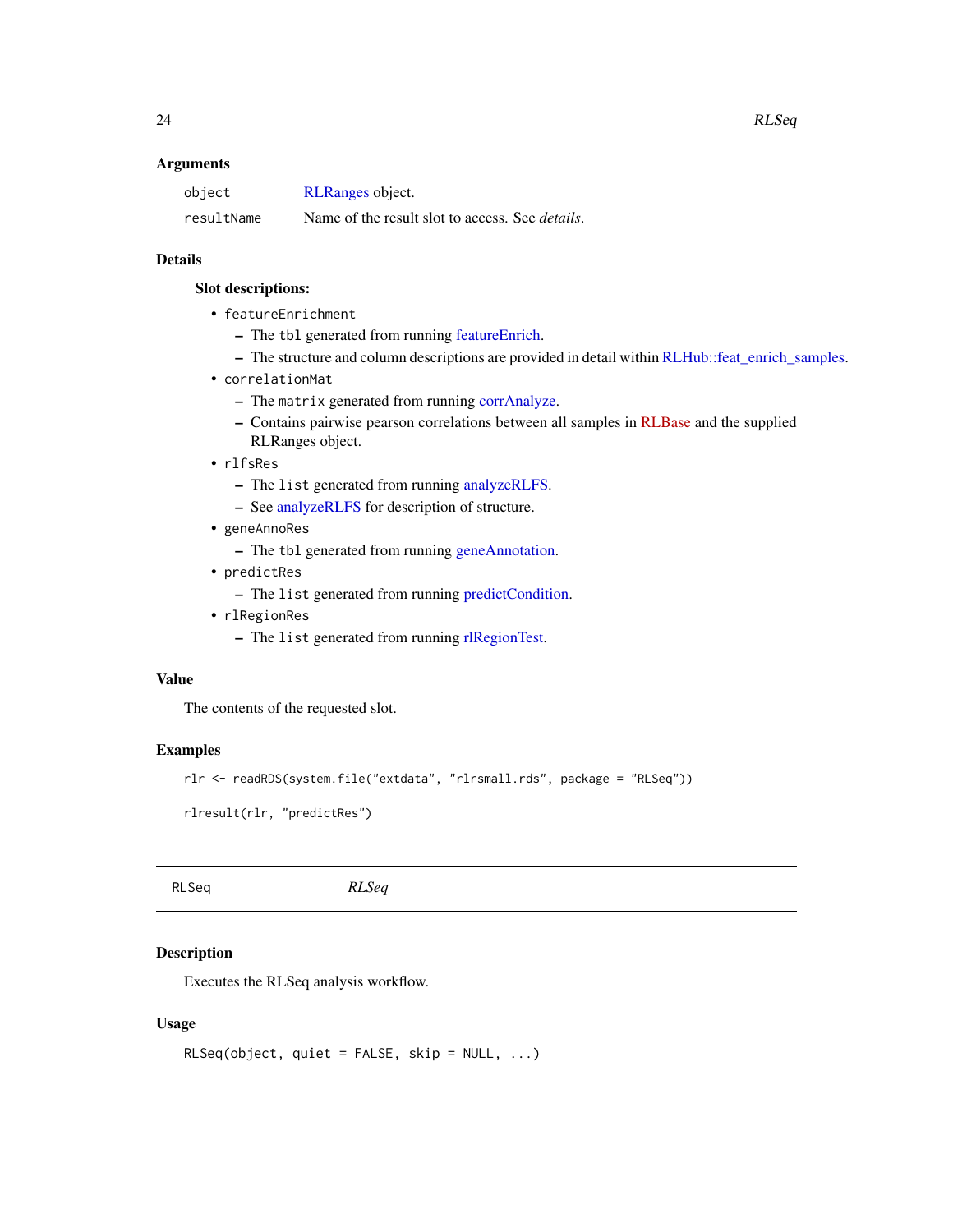#### <span id="page-24-0"></span>RLSeq 25

#### Arguments

| object   | An RLRanges object.                                                    |
|----------|------------------------------------------------------------------------|
| quiet    | If TRUE, messages are suppressed. Default: FALSE.                      |
| skip     | Analysis steps to skip. Default: NULL. See <i>details</i> for options. |
| $\cdots$ | Arguments passed to analyzeRLFS.                                       |

#### Details

The RLSeq() function does all of the following by default:

- 1. RLFS Perm Test. Runs the [analyzeRLFS](#page-2-1) function to test the enrichment of user-supplied ranges within R-loop-forming sequences. *Cannot be skipped.*
- 2. Predict Condition. Runs the [predictCondition](#page-17-1) function to predict whether the user-supplied sample robustly maps R-loops or not. *Cannot be skipped.*
- 3. Feature enrichment test. Runs the [featureEnrich](#page-8-2) function to test the enrichment of usersupplied ranges within R-loop-relevant genomic features. Skip with skip="featureEnrich".
- 4. Correlation Analysis. Runs the [corrAnalyze](#page-6-1) function to test the correlation of user-supplied R-loop signal with other samples in RLBase around "gold-standard" R-loop regions. Skip with skip="corrAnalyze".
- 5. Gene annotation. Runs the [geneAnnotation](#page-10-1) function to find the overlap of genes with the user-supplied ranges. Skip with skip="geneAnnotation".
- 6. R-loop Region Analysis. Runs the [rlRegionTest](#page-21-1) function to find the overlap of user-supplied ranges with consensus R-loop sites (RL-Regions). Skip with skip="rlRegionTest".

#### Value

An [RLRanges](#page-19-1) object with results available (see [rlresult\)](#page-22-2).

```
# Example RLRanges
rlr <- readRDS(system.file("extdata", "rlrsmall.rds", package = "RLSeq"))
# `useMask=FALSE`, `ntime=10`, and `skip=` for demonstration purposes here.
# Run RLSeq
rlr <- RLSeq(
     rlr, useMask = FALSE, ntimes = 10,
     skip=c('featureEnrich', 'corrAnalyze', 'geneAnnotation', 'rlRegionTest')
)
```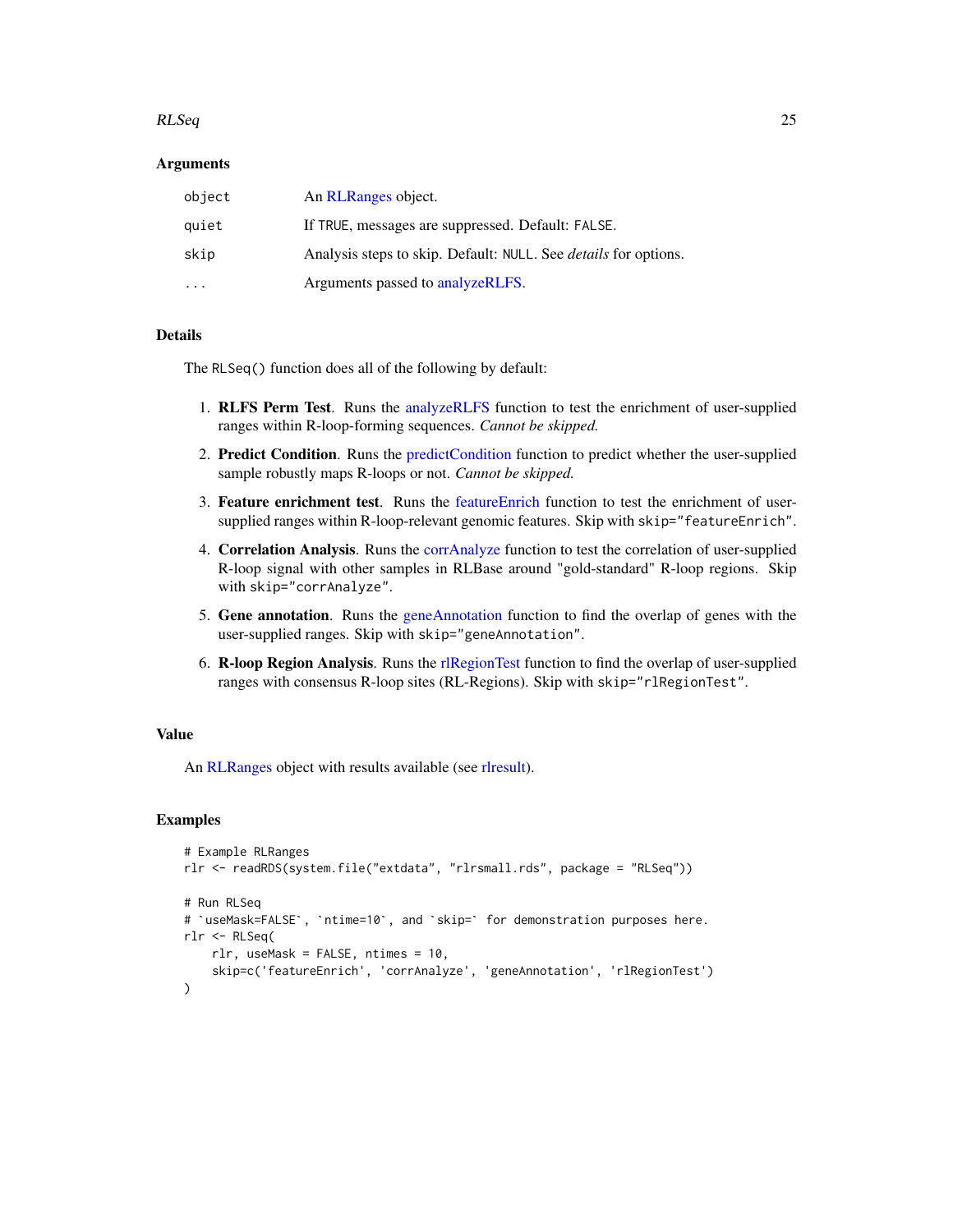<span id="page-25-0"></span>tableToRegions *Table to Regions*

## Description

Helper function to Convert "table" format to "regions" format.

## Usage

```
tableToRegions(table)
```
## Arguments

table A tibble in "Table" format from RLHub.

## Value

A tibble in "regions" format.

urlExists *Check if URL exists*

## Description

Check if URL exists

## Usage

urlExists(urlcon)

## Arguments

urlcon URL to check

## Value

logical. TRUE if status code 200, FALSE if not